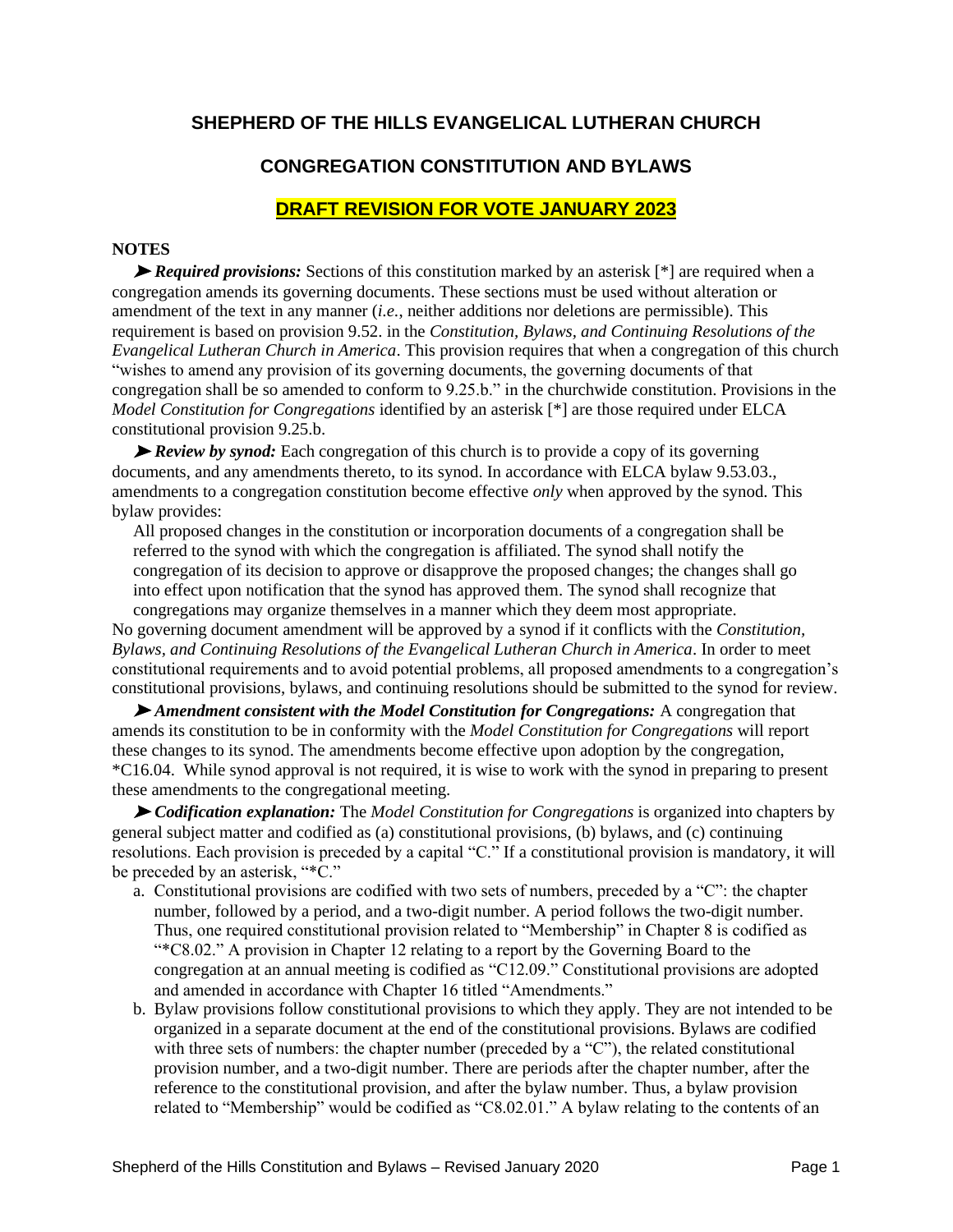annual report by the Governing Board to the congregation at an annual meeting would be codified as "C12.09.01." Because bylaws and continuing resolutions normally relate to specific practices and details of each congregation's organization, operation, and life, there is not a model set of bylaws or continuing resolutions. Thus, each congregation has discretion and may develop its own bylaws and continuing resolutions, including bylaws and continuing resolutions under required constitutional provisions, but no such bylaw or continuing resolution may conflict with constitutional provisions in the *Model Constitution for Congregations*, the *Constitution, Bylaws, and Continuing Resolutions of the Evangelical Lutheran Church in America*, or the constitution of the synod, as indicated in \*C6.03.e. Bylaws are adopted and amended in accordance with Chapters 16 and 17.

c. Continuing resolutions are intended to provide descriptions of operational patterns and practices or of the ongoing responsibilities of committees or other units within the organizational structure of the congregation. They follow the relevant constitutional provision or bylaw to which they refer. Continuing resolutions also are codified with three sets of numbers, except that the third set is preceded by a capital letter. Thus, a continuing resolution describing congregational committees in Chapter 13 might be numbered "C13.07A19." The initial numbers "C13.07" indicate that the continuing resolution relates to the designated constitutional provision, which in this case provides that the duties of congregational committees may be specified in bylaws or continuing resolutions. The final letter and numbers "A19" designate that this is the first continuing resolution "A" and the year that it was adopted, in this example 2019. Continuing resolutions are adopted and amended in accordance with Chapter 18. Unlike constitutional provisions and bylaws which are adopted by the congregation at a legally called and conducted meeting, continuing resolutions may be adopted either by a congregational meeting or by the Governing Board.

➤ *Missing numbers:* You will notice that certain numbers are missing from the numbering sequence in some chapters. These omissions are intentional. For example, in some chapters the number ".10." and multiples thereof have been reserved for possible use as section headings in future editions.

➤ *Selection of options:* Alternatives are provided in some places within the *Model Constitution for Congregations*. Alternatives are noted by brackets or blank lines. For example, constitutional provision \*C9.01. offers the alternative of election of a call committee by the congregation or by the Governing Board. Only one alternative should be chosen in each instance where brackets appear in the text. In other provisions, alternative provisions are provided. Thus, in Chapters 11 and 12, regarding "Officers" and "Governing Board," options are provided separated by the word "or." Each congregation should select one of those options, subject to approval through the synod's constitutional review process. Where a blank line appears, such as in C1.01. or C10.02., the appropriate word, phrase, or number determined by the individual congregation should be inserted.

► *References to church:* In the governing documents, "Church" with a capital letter refers to the one, holy, catholic, and apostolic Church. The words "church" or "this church" in lowercase letters refer to the Evangelical Lutheran Church in America. The specific congregation may be identified, as provided in C1.02., as "this congregation."

➤ *Guidelines:* A list of guidelines for a congregation engaging in review and amendment of its constitution is available through each synod office and at ELCA.org.

➤ *Consultation and concluding comments:* Each synod has a process to review proposed amendments to congregational constitutions. The work of both congregations in amending their governing documents and the synod in reviewing proposed amendments is facilitated by consultation and cooperation *before* proposed amendments are acted upon by the congregation. In addition, each congregation should establish a process for periodic review of its governing documents. You are encouraged to contact your synod office to assist your congregation in its periodic review of governing document provisions and to assess whether problems may exist with respect to proposed amendments.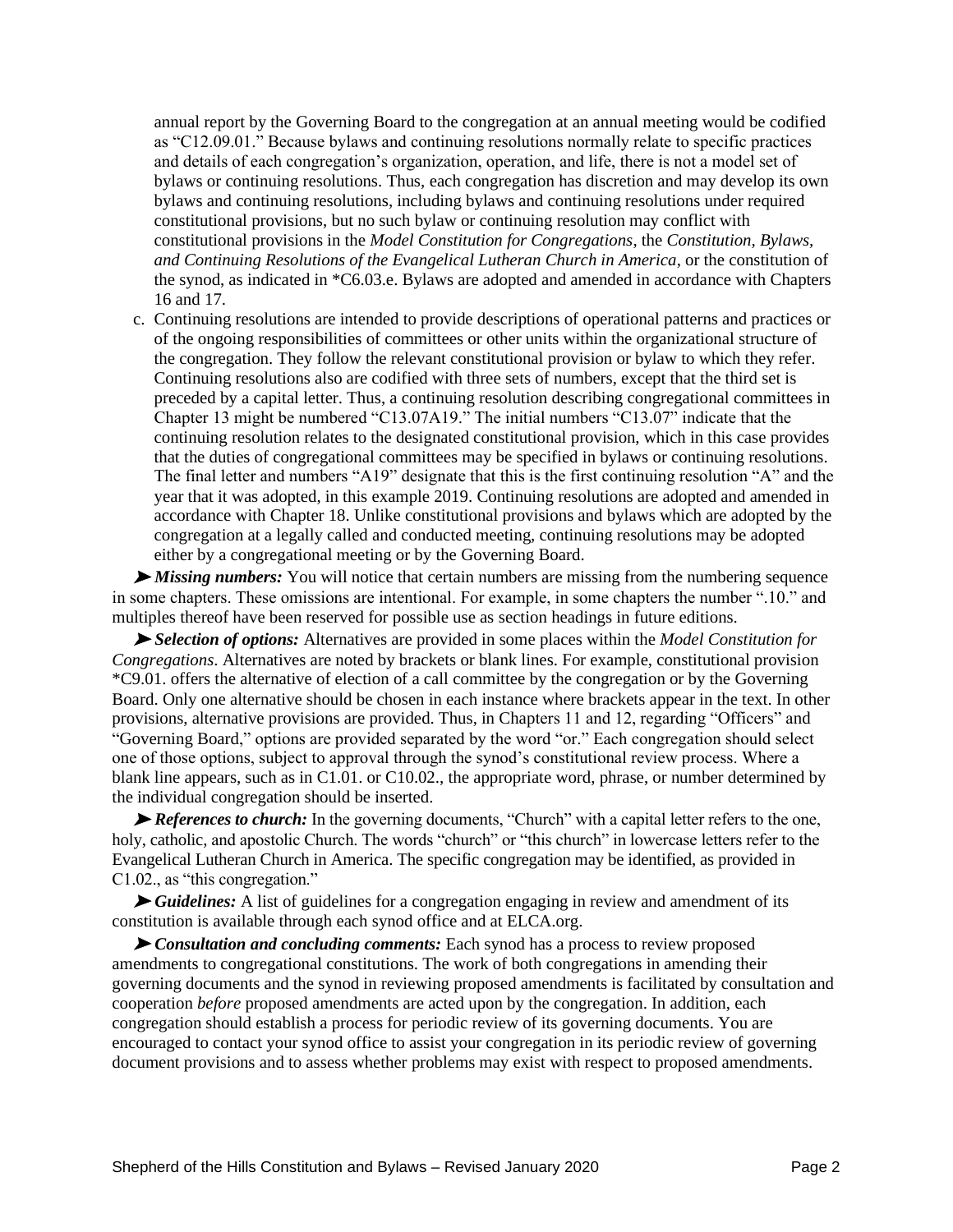## **\*PREAMBLE**\*

**We, baptized members of the Church of Christ, responding in faith to the call of the Holy Spirit through the Gospel, desiring to unite together to preach the Word, administer the sacraments, and carry out God's mission, do hereby adopt this constitution and solemnly pledge ourselves to be governed by its provisions. In the name of the Father and of the Son and of the Holy Spirit.**

| Chapter 1.         | <b>NAME AND INCORPORATION</b>                                                                                                                                                                                                                                                                                                                                                                                                                                                  |
|--------------------|--------------------------------------------------------------------------------------------------------------------------------------------------------------------------------------------------------------------------------------------------------------------------------------------------------------------------------------------------------------------------------------------------------------------------------------------------------------------------------|
| C1.01.             | The name of this congregation shall be Shepherd of the Hills Evangelical Lutheran<br>Church.                                                                                                                                                                                                                                                                                                                                                                                   |
| C1.02.             | For the purpose of this constitution and the accompanying bylaws, the Shepherd of<br>the Hills Evangelical Lutheran Church congregation is hereinafter designated as the<br>"congregation."                                                                                                                                                                                                                                                                                    |
| C <sub>1.04.</sub> | <mark>In the event that any portion of this constitution is ever found by any tribunal or</mark>                                                                                                                                                                                                                                                                                                                                                                               |
|                    | other entity having jurisdiction over the affairs of this congregation, to be invalid,<br>unauthorized, ultra vires, or otherwise unenforceable, such a finding shall apply<br>only to the section or sections so found and shall not affect the validity of the<br><b>remainder of the constitution.</b>                                                                                                                                                                      |
| C1.11.             | This congregation shall be incorporated under the laws of the State of Minnesota.                                                                                                                                                                                                                                                                                                                                                                                              |
| Chapter 2.         |                                                                                                                                                                                                                                                                                                                                                                                                                                                                                |
|                    | <b>CONFESSION OF FAITH</b>                                                                                                                                                                                                                                                                                                                                                                                                                                                     |
| *C2.01.            | This congregation confesses the Triune God, Father, Son, and Holy Spirit.                                                                                                                                                                                                                                                                                                                                                                                                      |
| *C2.02.            | This congregation confesses Jesus Christ as Lord and Savior and the Gospel as the<br>power of God for the salvation of all who believe.                                                                                                                                                                                                                                                                                                                                        |
|                    | Jesus Christ is the Word of God incarnate, through whom everything was<br>a.<br>made and through whose life, death, and resurrection God fashions a new creation.<br>The proclamation of God's message to us as both Law and Gospel is the<br>b.<br>Word of God, revealing judgment and mercy through word and deed, beginning<br>with the Word in creation, continuing in the history of Israel, and centering in all its<br>fullness in the person and work of Jesus Christ. |
|                    | The canonical Scriptures of the Old and New Testaments are the written<br>c.<br>Word of God. Inspired by God's Spirit speaking through their authors, they record<br>and announce God's revelation centering in Jesus Christ. Through them God's<br>Spirit speaks to us to create and sustain Christian faith and fellowship for service in<br>the world.                                                                                                                      |
| *C2.03.            | This congregation accepts the canonical Scriptures of the Old and New Testaments<br>as the inspired Word of God and the authoritative source and norm of its<br>proclamation, faith, and life.                                                                                                                                                                                                                                                                                 |
| $*C2.04.$          | This congregation accepts the Apostles', Nicene, and Athanasian Creeds as true<br>declarations of the faith of this congregation.                                                                                                                                                                                                                                                                                                                                              |
| *C2.05.            | This congregation accepts the Unaltered Augsburg Confession as a true witness to<br>the Gospel, acknowledging as one with it in faith and doctrine all churches that<br>likewise accept the teachings of the Unaltered Augsburg Confession.                                                                                                                                                                                                                                    |
| $*C2.06.$          | This congregation accepts the other confessional writings in the Book of Concord,<br>namely, the Apology of the Augsburg Confession, the Smalcald Articles and the<br>Treatise, the Small Catechism, the Large Catechism, and the Formula of Concord,<br>as further valid interpretations of the faith of the Church.                                                                                                                                                          |

<sup>\*</sup> Required provision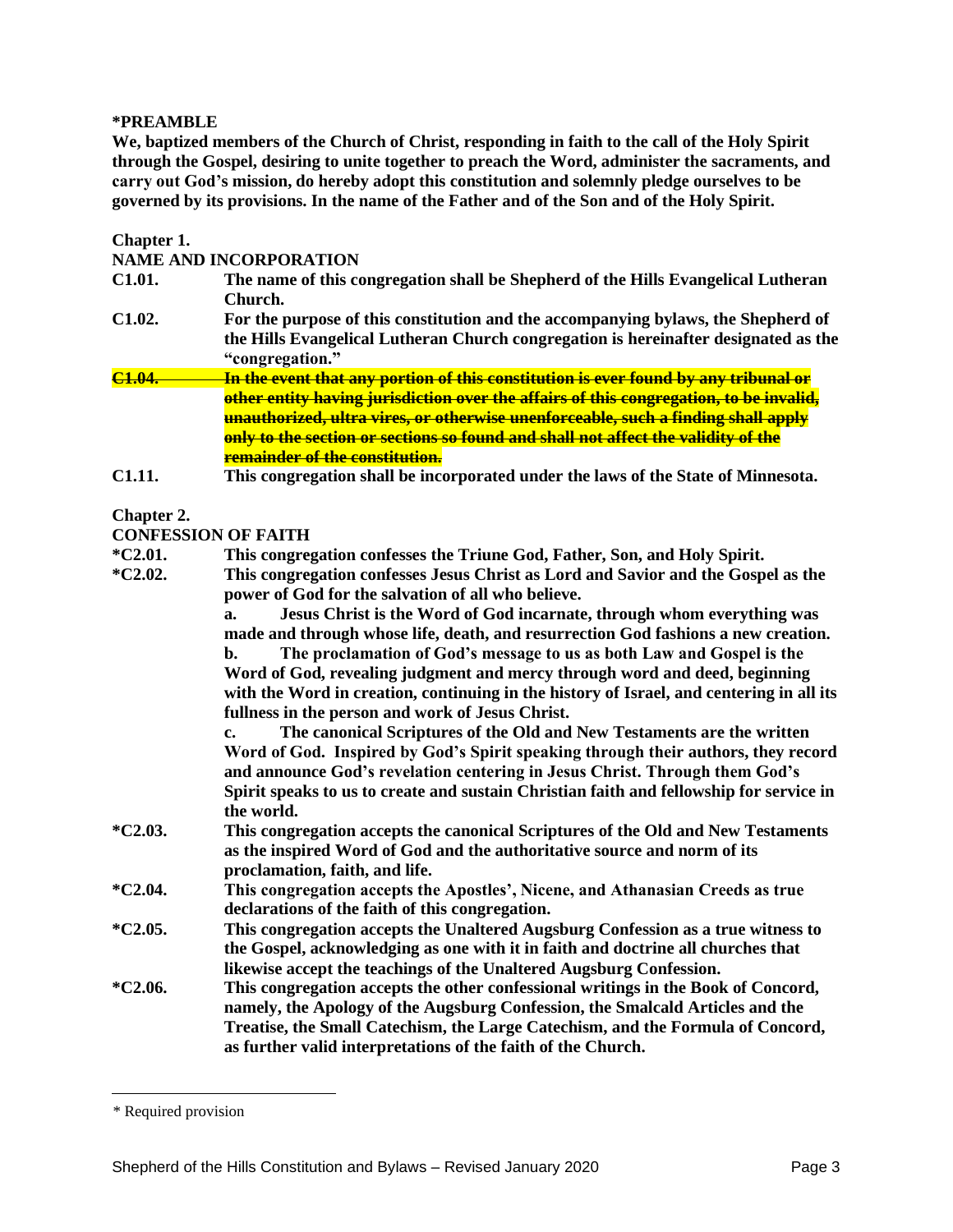**\*C2.07. This congregation confesses the Gospel, recorded in the Holy Scripture and confessed in the ecumenical creeds and Lutheran confessional writings, as the power of God to create and sustain the Church for God's mission in the world.**

## **Chapter 3.**

## **NATURE OF THE CHURCH**

- **\*C3.01. All power in the Church belongs to our Lord Jesus Christ, its head. All actions of this congregation are to be carried out under his rule and authority.**
- **\*C3.02. This church confesses the one, holy, catholic, and apostolic Church and is resolved to serve Christian unity throughout the world.**
- **\*C3.03. The Church exists both as an inclusive fellowship and as local congregations gathered for worship and Christian service. Congregations find their fulfillment in the universal community of the Church, and the universal Church exists in and through congregations. The Evangelical Lutheran Church in America, therefore, derives its character and powers both from the sanction and representation of its congregations and from its inherent nature as an expression of the broader fellowship of the faithful. In length, it acknowledges itself to be in the historic continuity of the communion of saints; in breadth, it expresses the fellowship of believers and congregations in our day.**
- **\*C3.04. This church, inspired and led by the Holy Spirit, participates in The Lutheran World Federation as a global communion of churches, engaging in faithful witness to the gospel of Jesus Christ and in service for the sake of God's mission in the world.**
- **\*C3.05. The name Evangelical Lutheran Church in America (ELCA or "this church") as used herein refers in general references to this whole church, including its three expressions: congregations, synods, and the churchwide organization. The name Evangelical Lutheran Church in America is also the name of the corporation of the churchwide organization to which specific references may be made herein.**

## **Chapter 4.**

## **STATEMENT OF PURPOSE**

- **\*C4.01. The Church is a people created by God in Christ, empowered by the Holy Spirit, called and sent to bear witness to God's creative, redeeming, and sanctifying activity in the world.**
- **\*C4.02. To participate in God's mission, this congregation as a part of the Church shall:**
	- **a. Worship God in proclamation of the Word and administration of the sacraments and through lives of prayer, praise, thanksgiving, witness, and service.**
	- **b. Proclaim God's saving Gospel of justification by grace for Christ's sake through faith alone, according to the apostolic witness in the Holy Scripture, preserving and transmitting the Gospel faithfully to future generations.**
	- **c. Carry out Christ's Great Commission by reaching out to all people to bring them to faith in Christ and by doing all ministry with a global awareness consistent with the understanding of God as Creator, Redeemer, and Sanctifier of all.**
	- **d. Serve in response to God's love to meet human needs, caring for the sick and the aged, advocating dignity and justice for all people, working for peace and reconciliation among the nations, standing with the poor and powerless, and committing itself to their needs.**
	- **e. Nurture its members in the Word of God so as to grow in faith and hope and love, to see daily life as the primary setting for the exercise of their Christian calling, and to use the gifts of the Spirit for their life together and for their calling in the world.**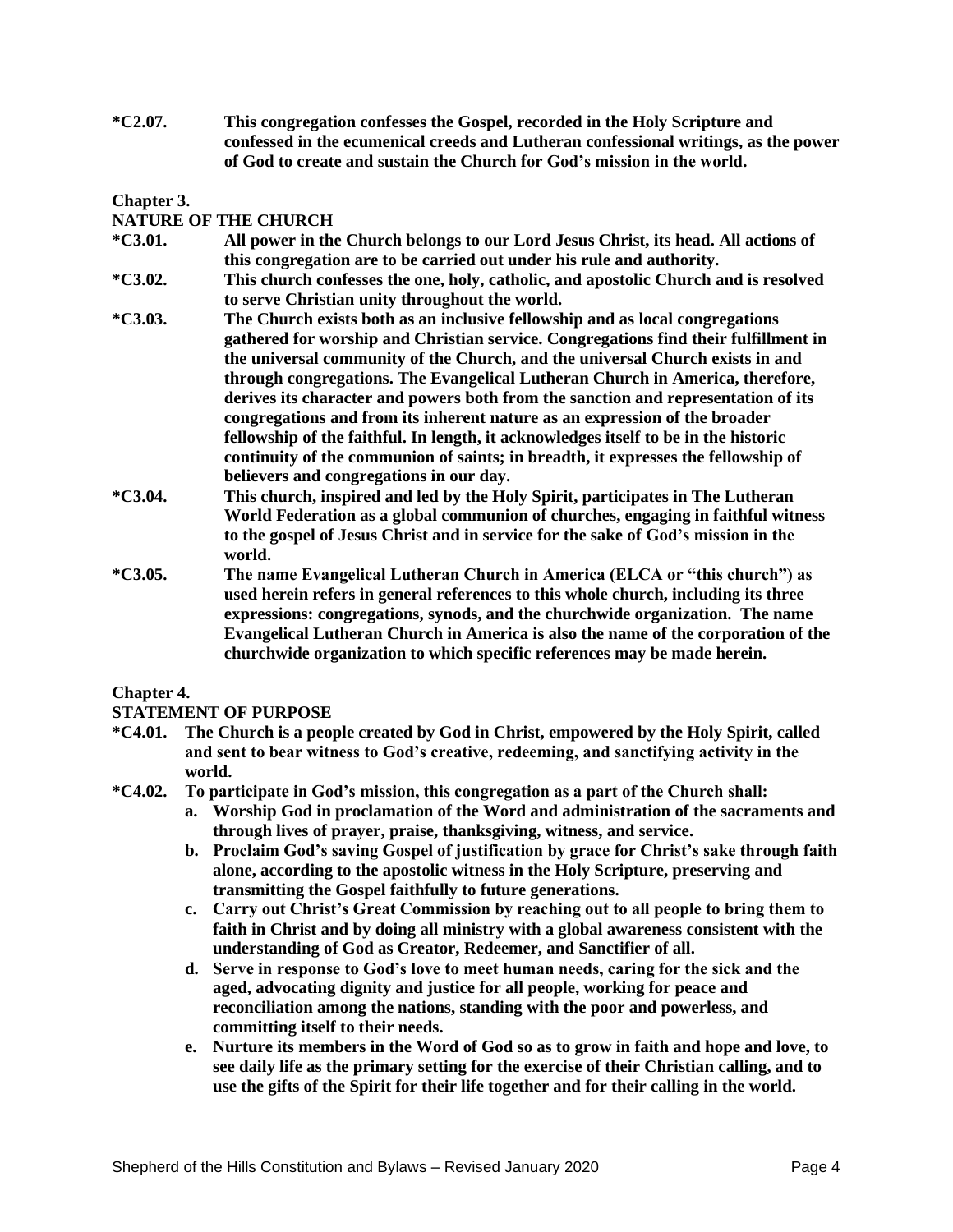- **f. Manifest the unity given to the people of God by living together in the love of Christ and by joining with other Christians in prayer and action to express and preserve the unity which the Spirit gives.**
- C4.02.01 Shepherd of the Hills Evangelical Lutheran Church invites all of its members and visitors to receive the Sacrament and to participate regularly in Holy Communion.
- **\*C4.03. To fulfill these purposes, this congregation shall:**
	- **a. Provide services of worship at which the Word of God is preached and the sacraments are administered.**
	- **b. Provide pastoral care and assist all members to participate in this ministry.**
	- **c. Challenge, equip, and support all members in carrying out their calling in their daily lives and in their congregation.**
	- **d. Teach the Word of God.**
	- **e. Witness to the reconciling Word of God in Christ, reaching out to all people.**
	- **f. Respond to human need, work for justice and peace, care for the sick and the suffering, and participate responsibly in society.**
	- **g. Motivate its members to provide financial support for this congregation's ministry and the ministry of the other expressions of the Evangelical Lutheran Church in America.**
	- **h. Foster and participate in interdependent relationships with other congregations, the synod, and the churchwide organization of the Evangelical Lutheran Church in America.**
	- **i. Foster and participate in ecumenical relationships consistent with churchwide policy.**
- **\*C4.04. This congregation shall develop an organizational structure to be described in the bylaws. The Governing Board shall prepare descriptions of the responsibilities of each committee, task force, or other organizational group and shall review their actions. [Such descriptions shall be contained in continuing resolutions in the section on the Congregation Committees.]**
- **\*C4.05. This congregation shall adopt and periodically review a mission statement which will provide specific direction for its programs.**
- **\*C4.06. References herein to the nature of the relationship between the three expressions of this church—congregations, synods, and the churchwide organization—as being interdependent or as being in a partnership relationship describe the mutual responsibility of these expressions in God's mission and the fulfillment of the purposes of this church as described in this chapter, and do not imply or describe the creation of partnerships, co-ventures, agencies, or other legal relationships recognized in civil law.**

## **Chapter 5.**

## **POWERS OF THE CONGREGATION**

- **\*C5.01. The powers of this congregation are those necessary to fulfill its purpose.**
- **\*C5.02. The powers of this congregation are vested in the Congregation Meeting called and conducted as provided in this constitution and bylaws.**
- **\*C5.03. Only such authority as is delegated to the Governing Board or other organizational units in this congregation's governing documents is recognized. All remaining authority is retained by this congregation. This congregation is authorized to:**
	- **a. call a pastor as provided in Chapter 9;**
	- **b. terminate the call of a pastor as provided in Chapter 9;**
	- **c. call a minister of Word and Service;**
	- **d. terminate the call of a minister of Word and Service in conformity with the constitution of the Evangelical Lutheran Church in America;**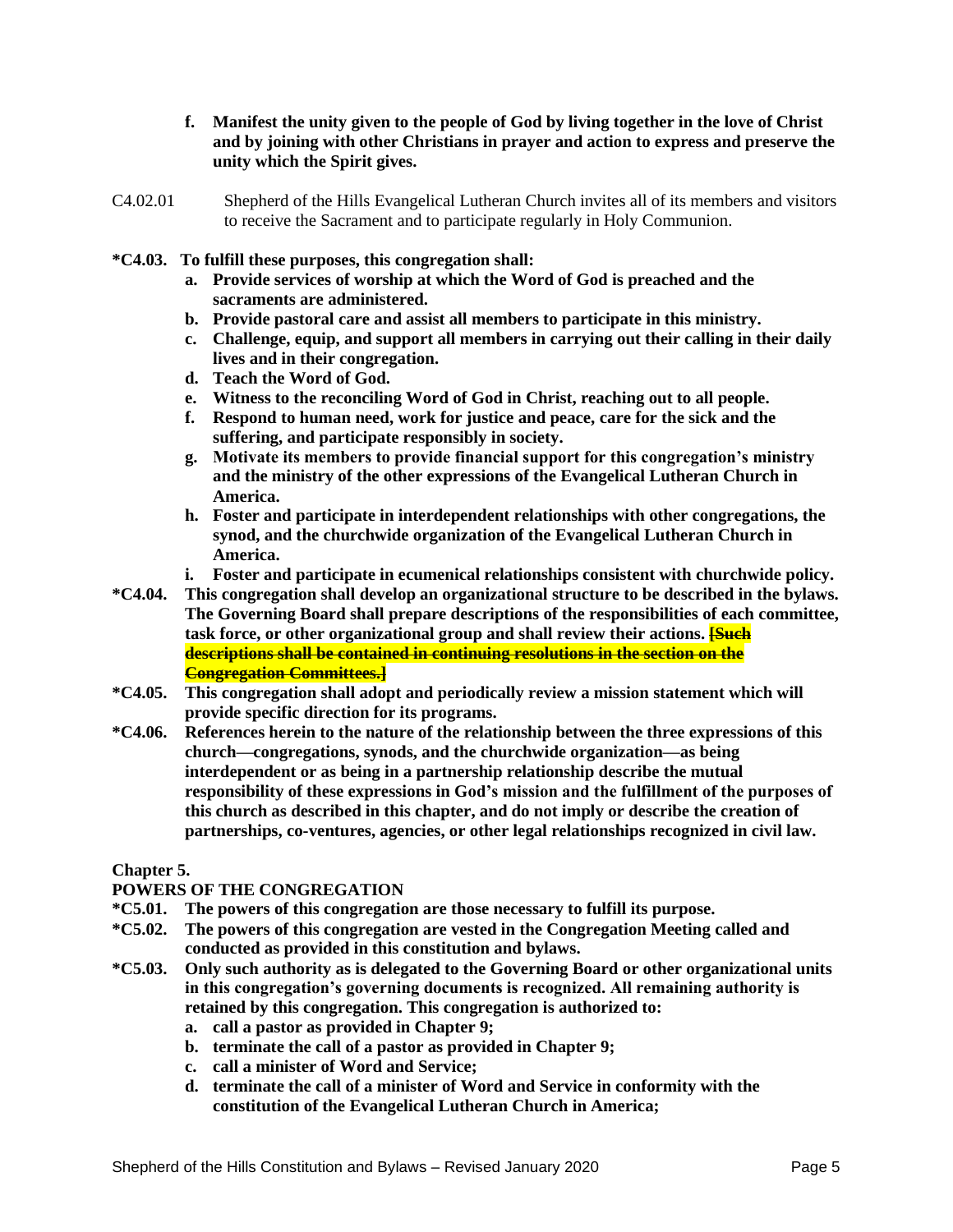- **e. adopt amendments to the constitution, as provided in Chapter 16, amendments to the bylaws, as specified in Chapter 17, and continuing resolutions, as provided in Chapter 18;**
- **f. approve the annual budget;**
- **g. acquire real and personal property by gift, devise, purchase, or other lawful means;**
- **h. hold title to and use its property for any and all activities consistent with its purpose;**
- **i. sell, mortgage, lease, transfer, or otherwise dispose of its property by any lawful means;**
- **j. elect its officers, and Governing Board, and require them to carry out their duties in accordance with the constitution, and bylaws, and continuing resolutions; and**
- **k. terminate its relationship with the Evangelical Lutheran Church in America as provided in Chapter 6.**
- **\*C5.04. This congregation shall elect from among its voting members laypersons to serve as voting members of the Synod Assembly as well as persons to represent it at meetings of any conference, cluster, coalition, or other area subdivision of which it is a member. The number of persons to be elected by this congregation and other qualifications shall be as prescribed in guidelines established by the Saint Paul Area Synod of the Evangelical Lutheran Church in America.**
- **C5.05. This congregation shall have a mission endowment fund that will operate as specified in**  this congregation's **[bylaws<del>] [continuing resolutions].</del>** The purpose of the mission **endowment fund is to provide for mission work beyond the operational budget of this congregation.**

# **C5.05.01.**

C11.07.02 Mission Endowment Fund

The Governing Board shall administer and oversee the Mission Endowment Fund and its stewardship, including fund-raising, investments, and grants, in order to enhance the extended ministry and mission outreach of the congregation apart from the congregation's general operations. As part of the Board's duties, it specifically shall:

- a. Coordinate fund-raising activities for long term giving.
- b. Provide ongoing educational and motivational events and materials to foster stewardship growth and mission development.
- c. Formulate an Investment Policy to guide investment decisions.
- d. Strive to distribute income from the Mission Endowment Fund at least annually and at such other times, as it deems necessary and/or practical to accomplish the purposes of the Fund. Distribution of all accumulated income need not occur annually if the Governing Board determines that disbursement of income during a year is not wise or prudent.
- e. Appoint and charge task forces with specific tasks or projects.

# **Chapter 6.**

## **CHURCH AFFILIATION**

- **\*C6.01. This congregation shall be an interdependent part of the Evangelical Lutheran Church in America or its successor, and of the Saint Paul Area Synod of the Evangelical Lutheran Church in America. This congregation is subject to the discipline of the Evangelical Lutheran Church in America.**
- **\*C6.02. This congregation accepts the Confession of Faith and agrees to the purposes of the Evangelical Lutheran Church in America and shall act in accordance with them.**
- **\*C6.03. This congregation acknowledges its relationship with the Evangelical Lutheran Church in America in which:**
	- **a. This congregation agrees to be responsible for its life as a Christian community.**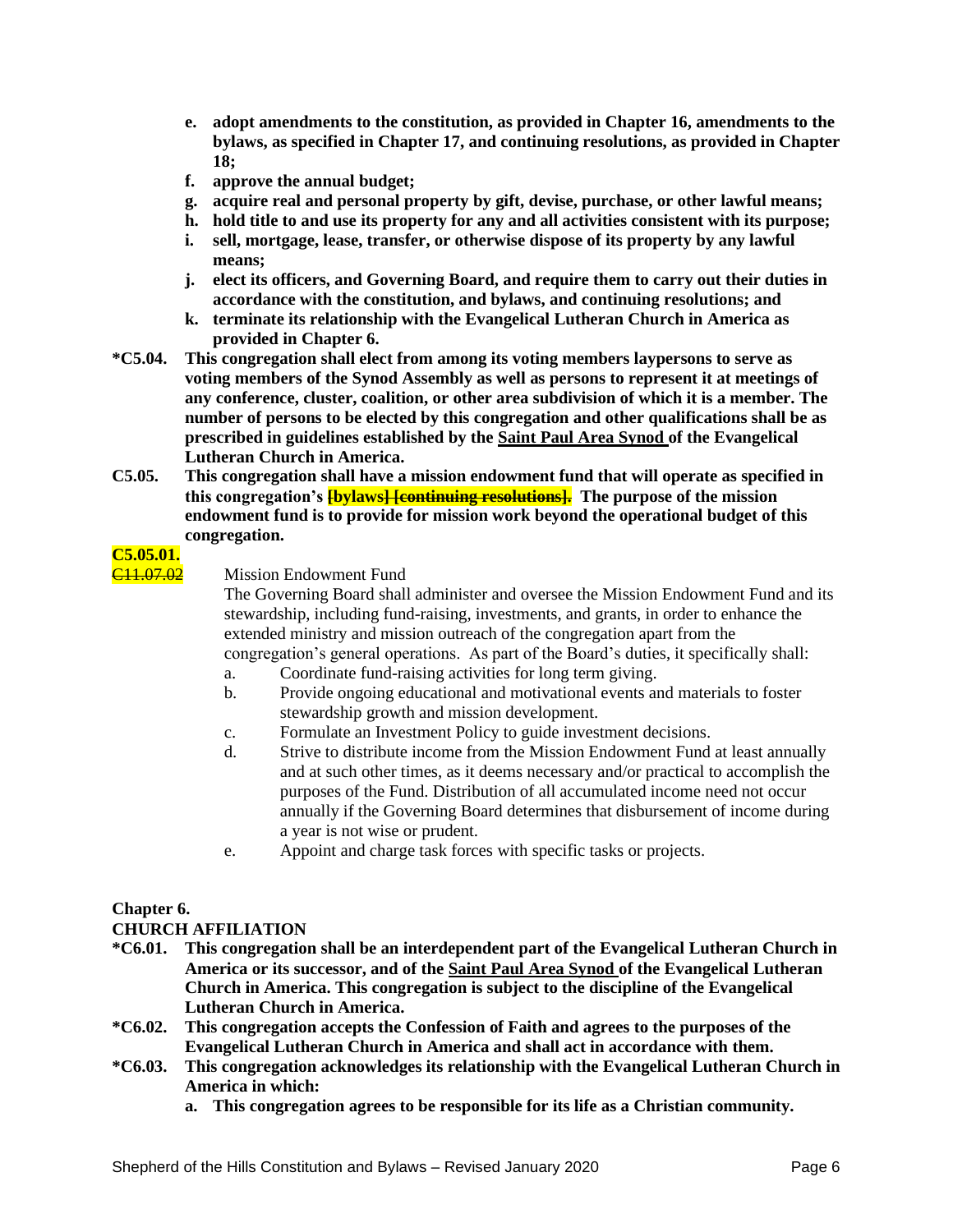- **b. This congregation pledges its financial support and participation in the life and mission of the Evangelical Lutheran Church in America.**
- **c. This congregation agrees to call pastoral leadership from the roster of Ministers of Word and Sacrament of the Evangelical Lutheran Church in America in accordance with its call procedures except in special circumstances and with the approval of the bishop of the synod. These special circumstances are limited either to calling a candidate approved for the roster of Ministers of Word and Sacrament of the Evangelical Lutheran Church in America or to contracting for pastoral services with a minister of Word and Sacrament of a church body with which the Evangelical Lutheran Church in America officially has established a relationship of full communion.**
- **d. This congregation agrees to consider ministers of Word and Service for call to other staff positions in this congregation according to the procedures of the Evangelical Lutheran Church in America.**
- **e. This congregation agrees to file this constitution and any subsequent changes to this constitution with the synod for review to ascertain that all of its provisions are in agreement with the constitution and bylaws of the Evangelical Lutheran Church in America and with the constitution of the synod.**
- **\*C6.04. Affiliation with the Evangelical Lutheran Church in America is terminated as follows:**
	- **a. This congregation takes action to dissolve.**
	- **b. This congregation ceases to exist.**
	- **c. This congregation is removed from membership in the Evangelical Lutheran Church in America according to the procedures for discipline of the Evangelical Lutheran Church in America or in accordance with provision 9.23. of the constitution and bylaws of the Evangelical Lutheran Church in America.**
	- **d. The** *Saint Paul Area Synod* **takes charge and control of the property of this congregation to hold, manage, and convey the same on behalf of the synod pursuant to †S13.24. of the synod constitution. This congregation shall have the right to appeal the decision to the next Synod Assembly.**
	- **e. This congregation follows the procedures outlined in \*C6.05.**
- **\*C6.05. This congregation may terminate its relationship with the Evangelical Lutheran Church in America by the following procedure:**
	- **a. A resolution indicating the intent to terminate its relationship must be adopted at two legally called and conducted special meetings of this congregation by a two-thirds vote of the voting members present at each meeting. The first such meeting may be held no sooner than 30 days after written notice of the meeting is received by the bishop of the synod, during which time this congregation shall consult with the bishop and the bishop's designees, if any. The times and manner of the consultation shall be determined by the bishop in consultation with the Governing Board. Unless he or she is a voting member of this congregation, the bishop and the bishop's designees, if any, shall have voice but not vote at the first meeting.**
	- **b. Within 10 days after the resolution has been voted upon at the first meeting, the secretary of this congregation shall submit a copy of the resolution to the bishop, attesting that the special meeting was legally called and conducted and certifying the outcome of the vote, and shall send copies of the resolution and certification to voting members of this congregation.**
	- **c. If the resolution was adopted by a two-thirds vote of the voting members present at the first meeting, the bishop of the synod and this congregation shall continue in consultation, as specified in paragraph a. above, during a period of at least 90 days after receipt by the bishop of the attestation and certification as specified in paragraph b. above.**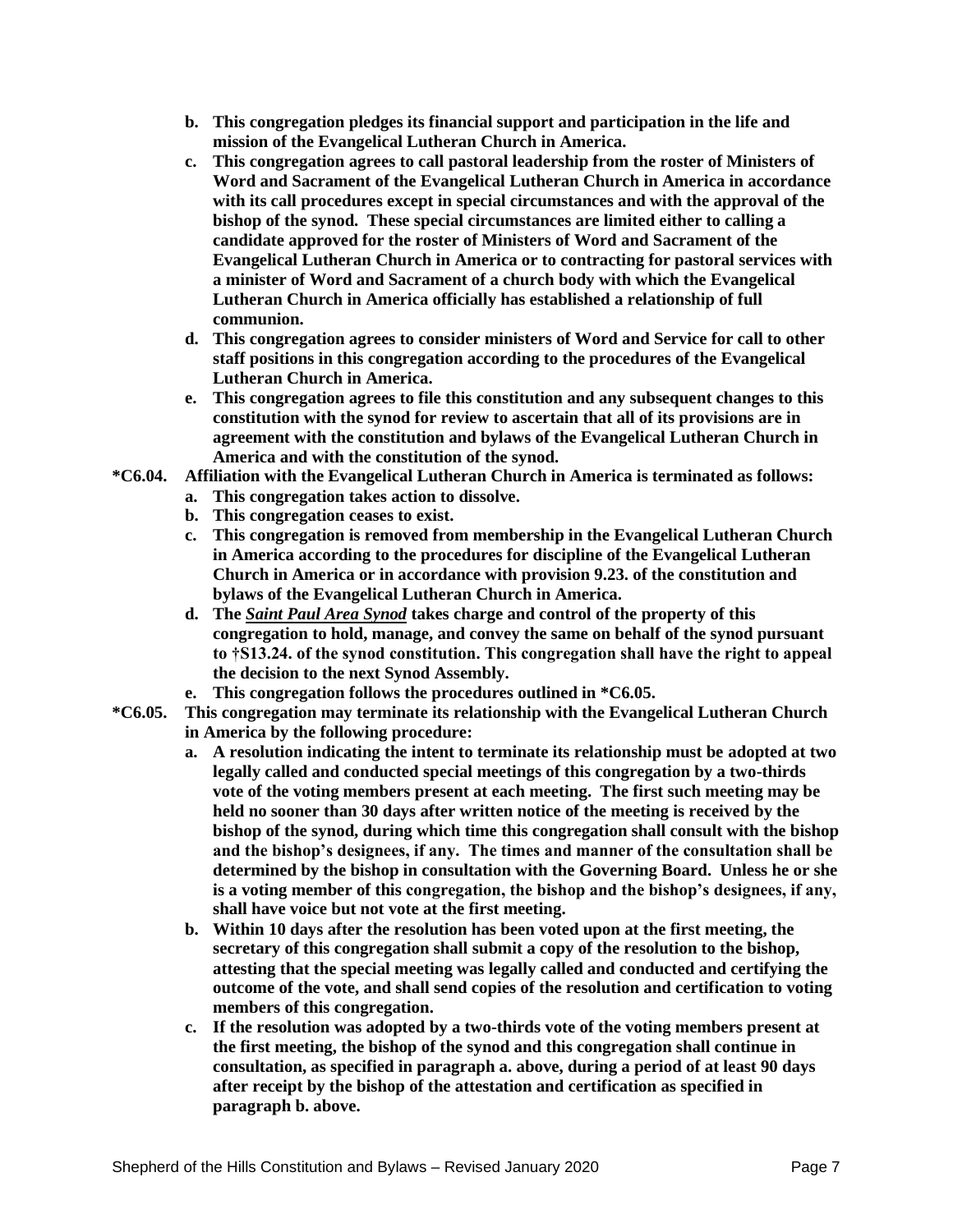- **d. If this congregation, after such consultation, is still considering termination of its relationship with this church, such action may be taken at a legally called and conducted special meeting by a two-thirds vote of the voting members present. Notice of the second meeting shall be sent to all voting members and to the bishop at least 10 days in advance of the meeting. Unless he or she is a voting member of this congregation, the bishop and the bishop's designees, if any, shall have voice but not vote at the second meeting.**
- **e. Within 10 days after the resolution has been voted upon, the secretary of this congregation shall submit a copy of the resolution to the bishop, attesting that the second special meeting was legally called and conducted and certifying the outcome of the vote, and shall send copies of the resolution and certification to the voting members of the congregation. If the resolution was adopted by a two-thirds vote of the voting members present at the second meeting, the relationship between the congregation and this church shall be terminated subject to Synod Council approval as required by paragraphs f. and g. below.**
- **f. Unless this notification to the bishop also certifies that this congregation has voted to affiliate with another Lutheran denomination, this congregation shall be deemed an independent or non-Lutheran church, in which case \*C7.04. shall apply.**
- **g. This congregation shall abide by these covenants by and among the three expressions of this church:**
	- **1) Congregations seeking to terminate their relationship with this church which fail or refuse to comply with each of the foregoing provisions in \*C6.05. shall be required to receive Synod Council approval before terminating their membership in this church.**
	- **2) Congregations which had been members of the Lutheran Church in America shall be required, in addition to complying with the foregoing provisions in \*C6.05., to receive synod approval before terminating their membership in this church.**
	- **3) Congregations established by the Evangelical Lutheran Church in America shall be required, in addition to complying with the foregoing provisions in \*C6.05., to satisfy all financial obligations to this church and receive Synod Council approval before terminating their membership in this church.**
- **h. If this congregation fails to achieve the required two-thirds vote of voting members present at this congregation's first meeting as specified in paragraph a. above or fails to achieve the required two-thirds vote of voting members present at this congregation's second meeting as specified in paragraph d. above, another attempt to consider termination of relationship with this church must follow all requirements of \*C6.05. and may begin no sooner than six months after the meeting at which the twothirds vote was not achieved.**
- **\*C6.06. If this congregation considers relocation, it shall confer with the bishop of the synod in which it is territorially located and the appropriate unit of the churchwide organization before any steps are taken leading to such action. The approval of the Synod Council shall be received before any such action is taken.**
- **\*C6.07. If this congregation considers developing an additional site to be used regularly for worship, it shall confer with the bishop of the synod in which it is territorially located and the appropriate unit of the churchwide organization before any steps are taken leading to such action.**

**Chapter 7. PROPERTY OWNERSHIP**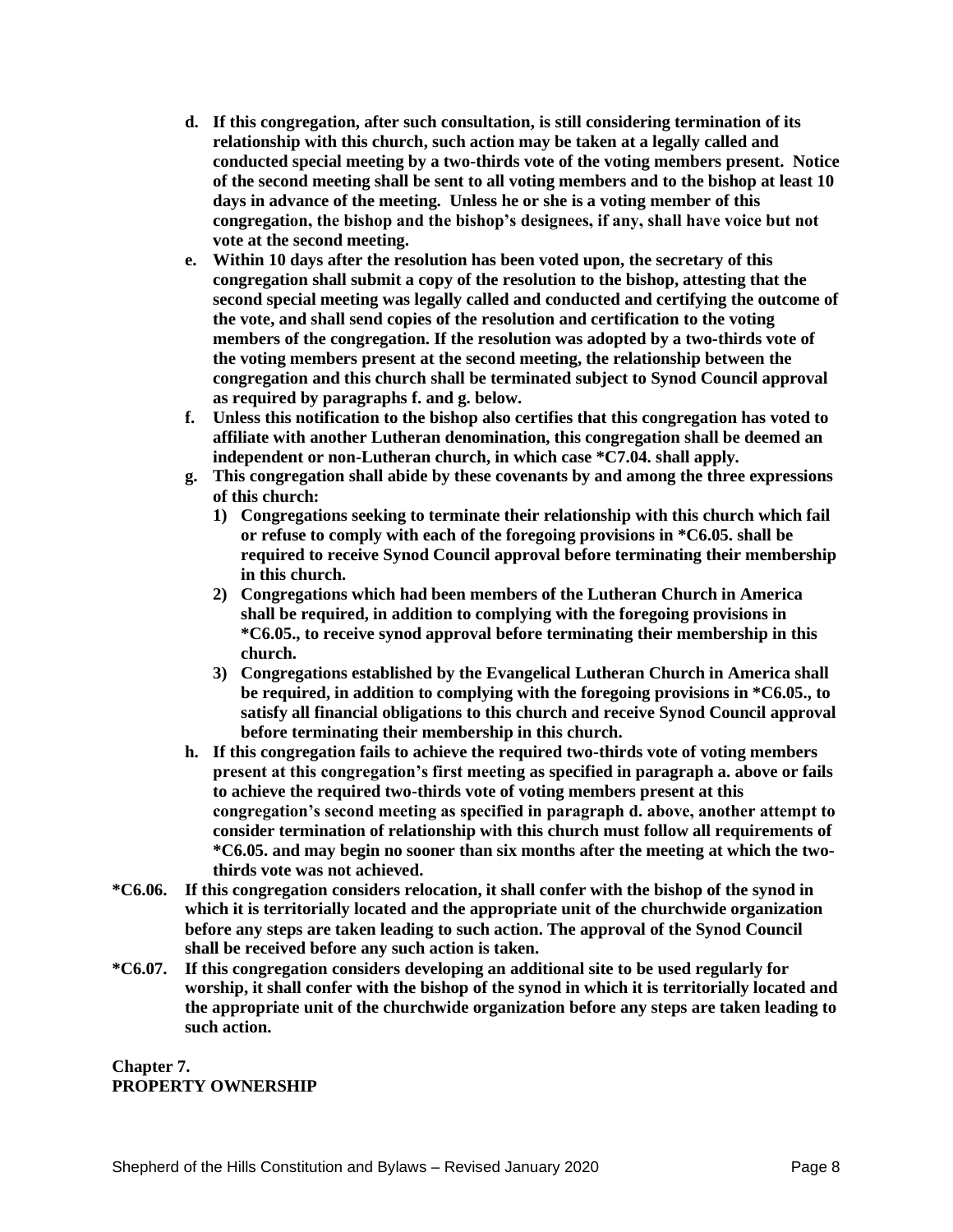- **\*C7.01. If this congregation ceases to exist, title to undisposed property shall pass to the** *Saint Paul Area Synod* **of the Evangelical Lutheran Church in America.**
- **\*C7.02. If this congregation is removed from membership in the Evangelical Lutheran Church in America according to its procedure for discipline or pursuant to 9.23. of the constitution and bylaws of the Evangelical Lutheran Church in America, title to property shall continue to reside in this congregation.**
- **\*C7.03. If the voting members of this congregation present at a legally called and conducted special meeting of this congregation vote to transfer to another Lutheran church body, title to property shall continue to reside in this congregation, provided the process for termination of relationship in \*C6.05. has been followed. Before this congregation takes action to transfer to another Lutheran church body, it shall consult with representatives of the** *Saint Paul Area Synod***.**
- **\*C7.04. If the voting members of this congregation present at a legally called and conducted special meeting of this congregation vote to become independent or relate to a non-Lutheran church body and have followed the process for termination of relationship in \*C6.05., title to property of this congregation shall continue to reside in this congregation only with the consent of the Synod Council. The Synod Council, after consultation with this congregation by the process established by the synod, may give approval to the request to become independent or to relate to a non-Lutheran church body, in which case title shall remain with the majority of this congregation. If the Synod Council fails to give such approval, title shall remain with those members who desire to continue as a congregation of the Evangelical Lutheran Church in America. In neither case does title to this congregation's property transfer to the synod**
- **\*C7.05. Notwithstanding the provisions of \*C7.02. and \*C7.03. above, where this congregation has received property from the synod pursuant to a deed or other instrument containing restrictions under provision 9.71.a. of the** *Constitution, Bylaws, and Continuing Resolutions of the Evangelical Lutheran Church in America***, this congregation accepts such restrictions and:**
	- **a. Shall not transfer, encumber, mortgage, or in any way burden or impair any right, title, or interest in the property without prior approval of the Synod Council.**
	- **b. Shall—upon written demand by the Synod Council, pursuant to †S13.23. of the constitution of the** *Saint Paul Area Synod***—reconvey and transfer all right, title, and interest in the property to the synod.**

# **Chapter 8.**

# **MEMBERSHIP**

- **\*C8.01. Members of this congregation shall be those baptized persons on the roll of this congregation at the time that this constitution is adopted and those who are admitted thereafter and who have declared and maintain their membership in accordance with the provisions of this constitution and its bylaws.**
- **\*C8.02. Members shall be classified as follows:**
	- **a.** *Baptized* **members are those persons who have been received by the Sacrament of Holy Baptism in this congregation, or, having been previously baptized in the name of the Triune God, have been received by certificate of transfer from other Lutheran congregations or by affirmation of faith.**
	- **b.** *Confirmed* **members are baptized persons who have been confirmed in this congregation, those who have been received by adult baptism or by transfer as confirmed members from other Lutheran congregations, or baptized persons received by affirmation of faith.**
	- **c.** *Voting* **members are confirmed members. Such confirmed members, during the current or preceding calendar year, shall have communed in this congregation and**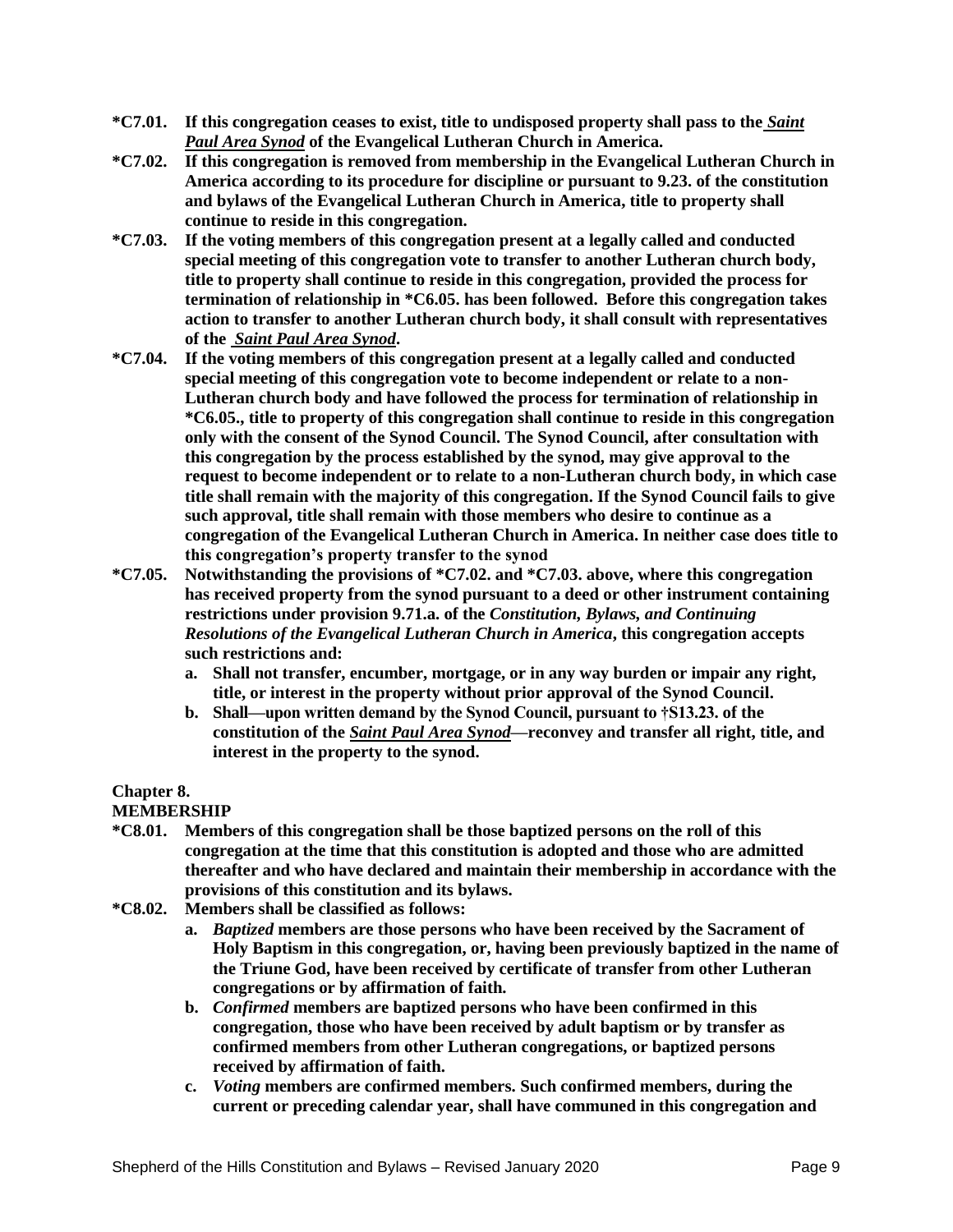**shall have made a contribution of record to this congregation. Members of this congregation who have satisfied these basic standards shall have the privilege of voice and vote at every regular and special meeting of this congregation as well as the other rights and privileges ascribed to voting members by the provisions of this constitution and its bylaws. They shall not have voted as a seasonal member of another congregation of this church in the previous two calendar months.**

- **d.** *Associate* members are persons holding membership in other **[ELCA] [Lutheran] [Christian] congregations who wish to retain such membership but desire to participate in the life and mission of this congregation. These individuals have all the privileges and duties of membership except voting rights or other rights and privileges ascribed to voting members by the provisions of this constitution and its bylaws.**
- **e.** *Seasonal* **members are voting members of other congregations of this church who wish to retain such membership but desire to participate in the life and mission of this congregation, including exercising limited voting rights in this congregation. The Governing Board may grant seasonal membership to such persons provided that this congregation is a member of a synod where the Synod Council has approved seasonal member voting on its territory. Such seasonal members shall have all the privileges and duties of voting members except that:**
	- **1) they shall not be eligible for elected office in, or for membership on the Governing Board or on a call committee of, this congregation;**
	- **2) they shall not have the right to vote on any matter concerning or affecting the call or termination of call of any minister of this congregation;**
	- **3) they shall not have the right to vote on any matter concerning or affecting the affiliation of this congregation with this church;**
	- **4) they shall not be eligible to serve as voting members from this congregation of the Synod Assembly or the Churchwide Assembly;**
	- **5) they shall not, even if otherwise permitted by this congregation, vote by proxy or by absentee ballot; and**
	- **6) they shall not, within any two calendar month period, exercise voting rights in this congregation and in the congregation where they remain voting members.**
- C8.02.01 A person who desires to become an associate member shall apply to a called pastor for such status. Upon approval by such pastor, the person's name shall be added to the roster of associate members. A pastor shall report the acceptance of the applicant to the Governing Board.

## **\*C8.03. All applications for confirmed membership shall be submitted to and shall require the approval of the Governing Board.**

- C8.03.01 An application for membership may consist of participation in a rite of welcome or official listing of membership in the congregational records. Such notice or listing is understood to have received approval of the Governing Board.
- **\*C8.04. It shall be the privilege and duty of members of this congregation to:**
	- **a. make regular use of the means of grace, both Word and sacraments;**
	- **b. live a Christian life in accordance with the Word of God and the teachings of the Lutheran church; and**
	- **c. support the work of this congregation, the synod, and the churchwide organization of the Evangelical Lutheran Church in America through contributions of their time, abilities, and financial support as biblical stewards.**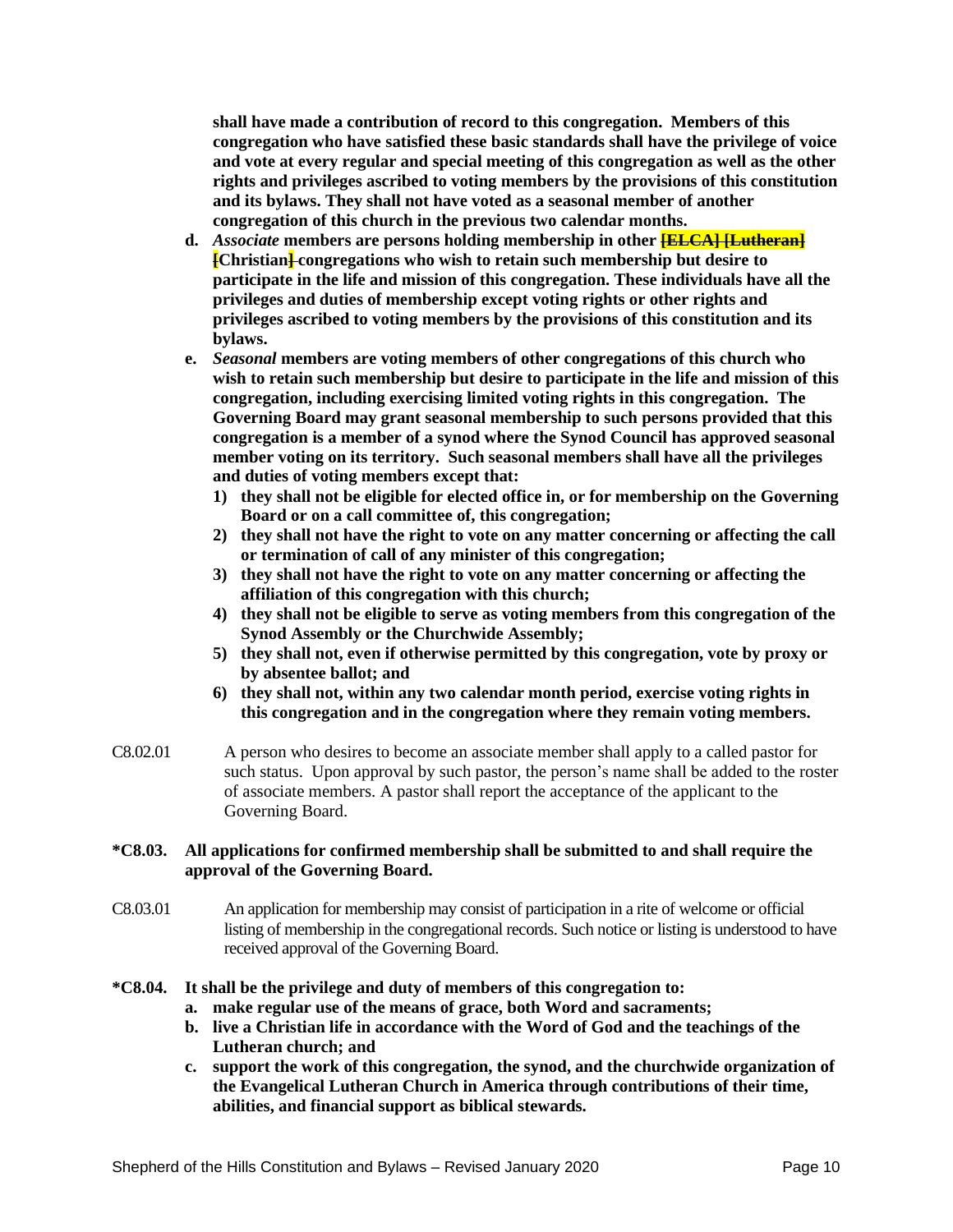### **\*C8.05. Membership in this congregation shall be terminated by any of the following:**

- **a. death;**
- **b. resignation;**
- **c. transfer or release;**
- **d. disciplinary action in accordance with Chapter 20 of the constitution and bylaws of the Evangelical Lutheran Church in America; or**
- **e. removal from the roll due to inactivity in accordance with the provisions of this constitution and its bylaws.**

**Such persons who have been removed from the roll of members shall remain persons for whom the Church has a continuing pastoral concern.**

#### C.8.05.01 Discontinuance of Membership

A confirmed member in good standing desiring to change his/her membership to another Lutheran congregation shall, upon request to the pastors, receive a letter of transfer. Members who have been dismissed, in accordance with the constitution, or who have resigned, and members who have transferred to other Lutheran congregations, or who are definitely known to have become members of other congregations without transfer, have thereby terminated their membership in the

# **Chapter 9.**

#### **ROSTERED MINISTER**

**\*C9.01. Authority to call a pastor shall be in this congregation by at least a two-thirds vote of voting members present and voting at a meeting legally called for that purpose. Before a call is issued, the officers, or a committee elected by Governing Board to recommend the call, shall seek the advice and help of the bishop of the synod.**

congregation and have surrendered all membership rights.

# C9.01.01 Call to Senior Pastor In the event of a vacancy in the position of senior pastor, the Governing Board shall designate a Call Committee of not more than twelve (12) voting members of the congregation; at least one of which shall be a member of the Governing Board. This committee shall screen candidates and make recommendations to the congregation. C9.01.02 Call to Associate Pastor In the event of a vacancy in the position(s) of associate pastor, the Governing Board shall designate a Call Committee of not more than twelve (12) voting members of the congregation, at least one of which shall be a member of the Governing Board, and the senior pastor who shall be ex officio. This committee shall screen candidates and make

recommendations to the congregation.

- **\*C9.02. Only a member of the roster of Ministers of Word and Sacrament of the Evangelical Lutheran Church in America or a candidate for the roster of Ministers of Word and Sacrament who has been recommended for this congregation by the synod bishop may be called as a pastor of this congregation.**
- **\*C9.03. Consistent with the faith and practice of the Evangelical Lutheran Church in America, a. Every minister of Word and Sacrament shall:**
	- **1) preach the Word;**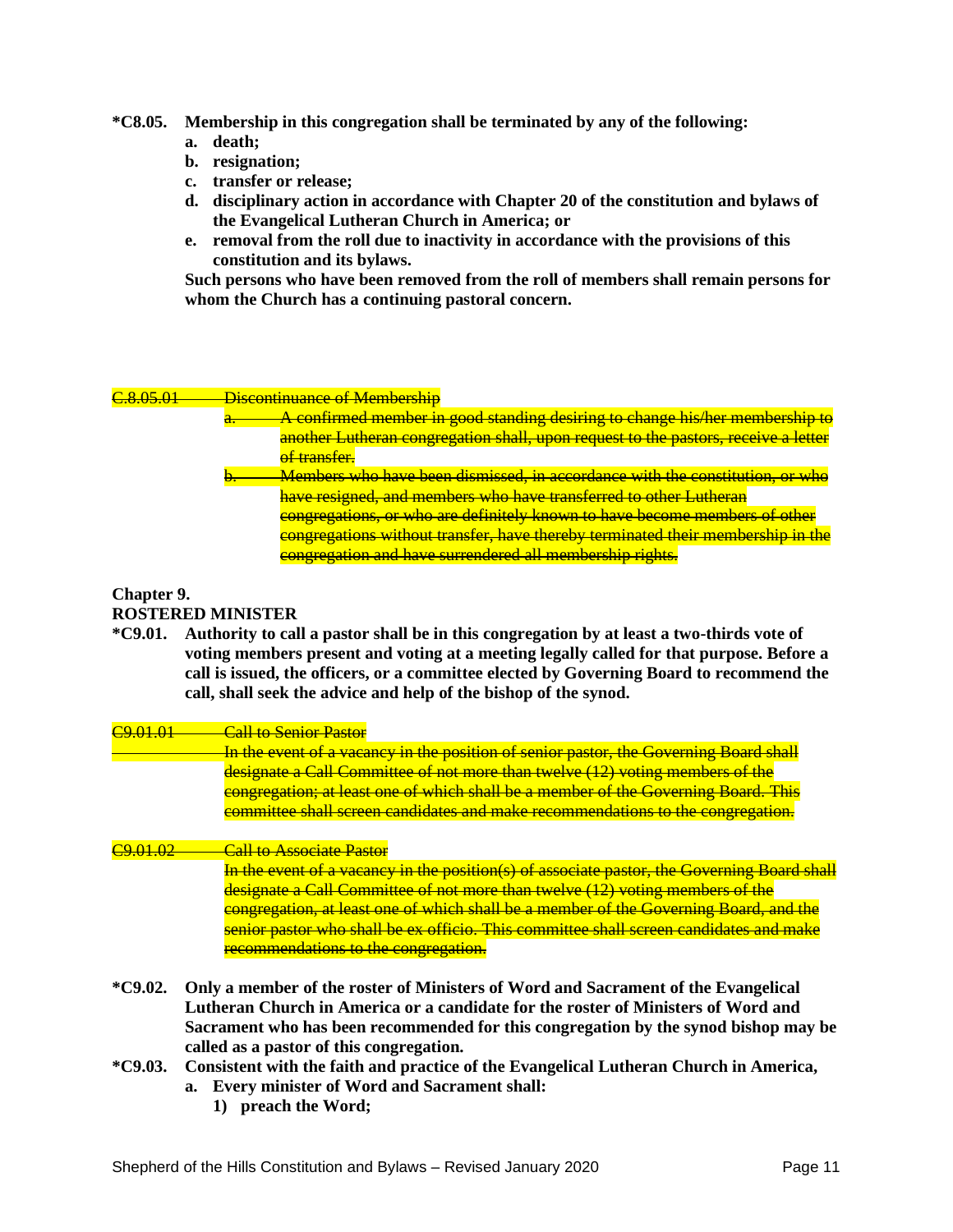- **2) administer the sacraments;**
- **3) conduct public worship;**
- **4) provide pastoral care;**
- **5) seek out and encourage qualified persons to prepare for the ministry of the Gospel;**
- **6) impart knowledge of this church and its wider ministry through available channels of effective communication;**
- **7) witness to the Kingdom of God in the community, in the nation, and abroad; and**
- **8) speak publicly to the world in solidarity with the poor and oppressed, calling for justice and proclaiming God's love for the world.**
- **b. Each pastor with a congregational call shall, within the congregation:**
	- **1) offer instruction, confirm, marry, visit the sick and distressed, and bury the dead;**
	- **2) relate to all schools and organizations of this congregation;**
	- **3) install regularly elected members of the Governing Board;**
	- **4) with the Governing Board, administer discipline;**
	- **5) endeavor to increase the support given by the congregation to the work of the churchwide organization and of the Saint Paul Area Synod; and**
	- **6) encourage adherence to covenantal relationship with this church as expressed in the** *Constitutions, Bylaws, and Continuing Resolutions of the Evangelical Lutheran Church in America.*
- **\*C9.04. The specific duties of the pastor, compensation, and other matters pertaining to the service of the pastor shall be included in a letter of call, which shall be attested by the bishop of the synod.**

## C9.04.01 Letter of Call

When the congregation has voted to call a Rostered Minister, it shall issue a letter of call to the Rostered Minister-elect. It shall be signed by the governing board chairperson and secretary to coincide with the timing of the call vote.

- **\*C9.05. The provisions for termination of the mutual relationship between a minister of Word and Sacrament and this congregation shall be as follows:**
	- **a. The call of this congregation, when accepted by a pastor, shall constitute a continuing mutual relationship and commitment, which shall be terminated only by the pastor's death or, following consultation with the synod bishop, for the following reasons:**
		- **1) mutual agreement to terminate the call or the completion of a call for a specific term;**
		- **2) resignation of the pastor, which shall become effective, unless otherwise agreed, no later than 30 days after the date on which it was submitted;**
		- **3) inability to conduct the pastoral office effectively in this congregation in view of local conditions;**
		- **4) physical disability or mental incapacity of the pastor;**
		- **5) suspension of the pastor through discipline for more than three months;**
		- **6) resignation or removal of the pastor from the roster of Ministers of Word and Sacrament of this church;**
		- **7) termination of the relationship between this church and this congregation;**
		- **8) dissolution of this congregation or the termination of a parish arrangement; or**
		- **9) suspension of this congregation through discipline for more than six months.**
	- **b. When allegations of physical disability or mental incapacity of the pastor under paragraph a.4) above, or ineffective conduct of the pastoral office under paragraph a.3) above, have come to the attention of the bishop of this synod,**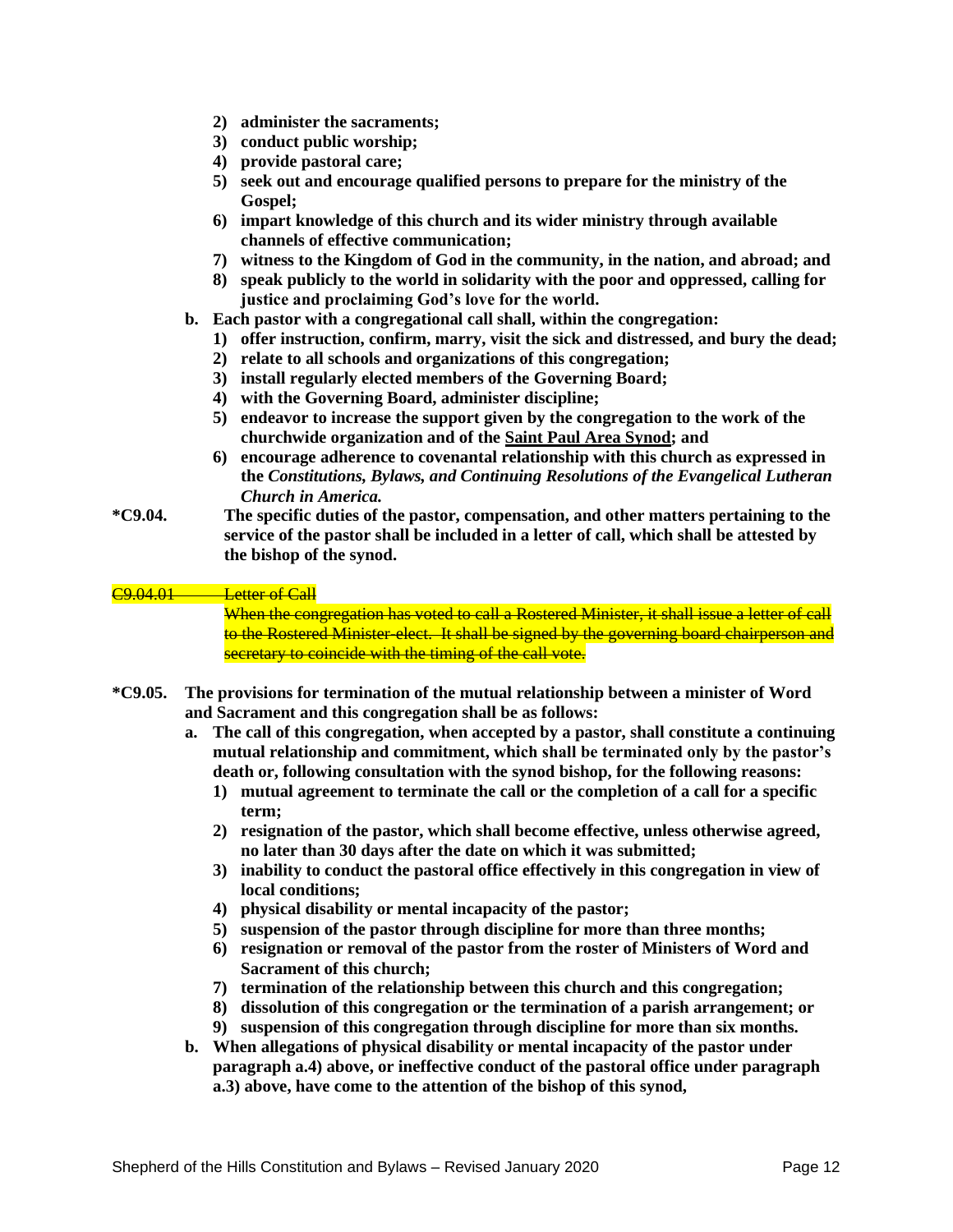- **1) the bishop in his or her sole discretion may investigate such conditions personally together with a committee of two rostered ministers and one layperson, or**
- **2) when such allegations have been brought to the synod's attention by an official recital of allegations by the Governing Board or by a petition signed by at least one-third of the voting members of this congregation, the bishop personally shall investigate such conditions together with a committee of two rostered ministers and one layperson.**
- **c. In case of alleged physical disability or mental incapacity under paragraph a.4) above, the bishop's committee shall obtain and document competent medical opinion concerning the pastor's condition. When a disability or incapacity is evident to the committee, the bishop of this synod may declare the pastorate vacant. When the pastorate is declared vacant, the Synod Council shall list the pastor on the roster of Ministers of Word and Sacrament with disability status. Upon removal of the disability and the restoration of the pastor to health, the bishop shall take steps to enable the pastor to resume the ministry, either in the congregation last served or in another appropriate call.**
- **d. In the case of alleged local difficulties that imperil the effective functioning of this congregation under paragraph a.3) above, the bishop's committee shall endeavor to hear from all concerned persons, after which the bishop together with the committee shall present their recommendations first to the pastor and then to this congregation. The recommendations of the bishop's committee must address whether the pastor's call should come to an end and, if so, may suggest appropriate severance arrangements. The committee may also propose other actions that should be undertaken by this congregation and by the pastor, if appropriate. If the pastor and congregation agree to carry out such recommendations, no further action need be taken by the synod.**
- **e. If either party fails to assent to the recommendations of the bishop's committee concerning the pastor's call, this congregation may dismiss the pastor only at a legally called meeting after consultation with the bishop, either (a) by a two-thirds vote of the voting members present and voting where the bishop and the committee did not recommend termination of the call, or (b) by a majority vote of the voting members present and voting where the bishop and the committee recommended termination of the call.**
- **f. If, in the course of proceedings described in paragraph c. or paragraph d. above, the bishop's committee concludes that there may be grounds for discipline, the committee shall make recommendations concerning disciplinary action in accordance with the provisions of this church's constitution, bylaws, and continuing resolutions.**

# C9.05.01 Rostered Minister Notice of Termination

If a Rostered Minister accepts a Call to another ministry, the Rostered Minister shall announce his/her decision to the Governing Board as quickly as possible. The Rostered Minister shall notify the bishop of the synod of the decision, and shall terminate his/her ministry as soon as reasonable.

- **\*C9.06. At a time of pastoral vacancy, an interim pastor shall be appointed by the bishop of the synod with the consent of this congregation or the Governing Board.**
- **\*C9.07. During the period of service, an interim pastor shall have the rights and duties in this congregation of a regularly called pastor and may delegate the same in part to a supply pastor with the consent of the bishop of the synod and this congregation or Governing Board. The interim pastor and any rostered minister providing assistance shall refrain from exerting influence in the selection of a pastor. Unless previously agreed upon by the**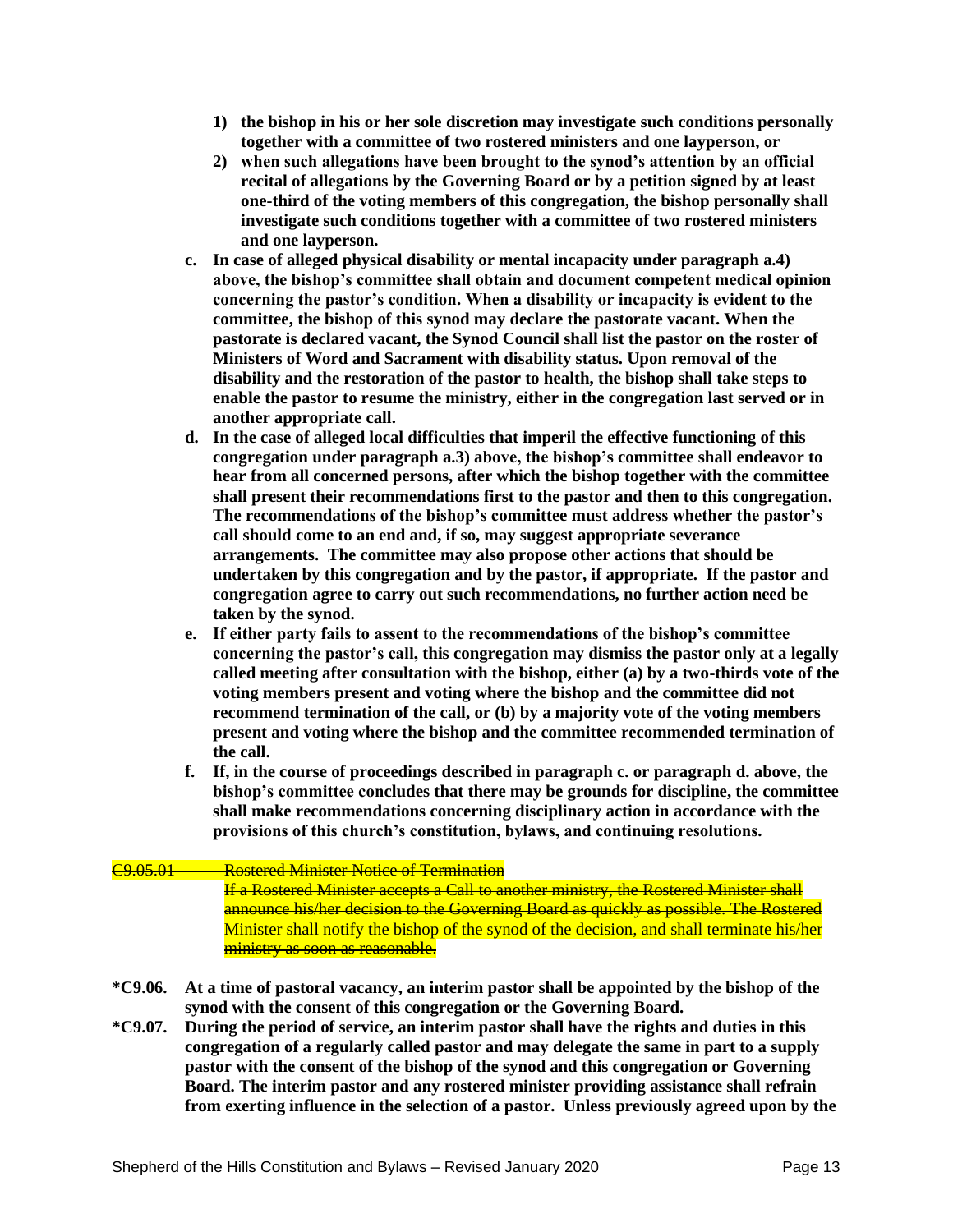**Synod Council, an interim pastor is not available for a regular call to the congregation served.**

- **\*C9.08. This congregation shall make satisfactory settlement of all financial obligations to a former pastor before calling a successor. A pastor shall make satisfactory settlement of all financial obligations to this congregation before beginning service in a call to another congregation or employment in another ministry setting.**
- **\*C9.09. When a pastor is called to serve in company with another pastor or pastors, the privileges and responsibilities of each pastor shall be specified in documents to accompany the call and to be drafted in consultation involving the pastors, the Governing Board, and the bishop of the synod. As occasion requires, the documents may be revised through a similar consultation.**
- **\*C9.11. With the approval of the bishop of the synod, this congregation may depart from \*C9.05.a. and call a pastor for a specific term. Details of such calls shall be in writing setting forth the purpose and conditions involved. Prior to the completion of a term, the bishop or a designated representative of the bishop shall meet with the pastor and representatives of this congregation for a review of the call. Such a call may also be terminated before its expiration in accordance with the provisions of \*C9.05.a.**
- **\*C9.12. The pastor of this congregation:**
	- **a. shall keep accurate parochial records of all baptisms, confirmations, marriages, burials, communicants, members received, members dismissed, or members excluded from this congregation;**
	- **b. shall submit a summary of such statistics annually to the synod; and**
	- **c. shall become a member of this congregation upon receipt and acceptance of the letter of call. In a parish of multiple congregations, the pastor shall hold membership in one of the congregations.**
- **\*C9.13. The pastor(s) shall submit a report of his or her ministry to the bishop of the synod at least 90 days prior to each regular meeting of the Synod Assembly.**
- **\*C9.14. The parochial records of this congregation shall be maintained by the pastor and shall remain the property of this congregation. The secretary of this congregation shall attest in writing to the bishop of this synod that such records have been placed in his or her hands in good order by a departing pastor before the installation of that pastor in another call or approval of a request for change in roster status.**
- **C9.15. Under special circumstances, subject to the approval of the synod bishop and the concurrence of this congregation, a minister of Word and Sacrament of a church body with which the Evangelical Lutheran Church in America officially has established a relationship of full communion may serve temporarily as pastor of this congregation under a contract between this congregation and the pastor in a form proposed by the synod bishop and approved by this congregation.**
- **\*C9.21. Authority to call a deacon shall be in this congregation by at least a two-thirds vote of voting members present and voting at a meeting legally called for that purpose. Before a call is issued, the officers, or a committee elected by Governing Board to recommend the call, shall seek the advice and help of the bishop of the synod.**
- **\*C9.22. Only a member of the roster of Ministers of Word and Service of the Evangelical Lutheran Church in America or a candidate for the roster of Ministers of Word and Service who has been recommended for this congregation by the synod bishop may be called as a deacon of this congregation.**
- **\*C9.23. Consistent with the faith and practice of the Evangelical Lutheran Church in America, every minister of Word and Service shall:**
	- **a. Be rooted in the Word of God, for proclamation and service;**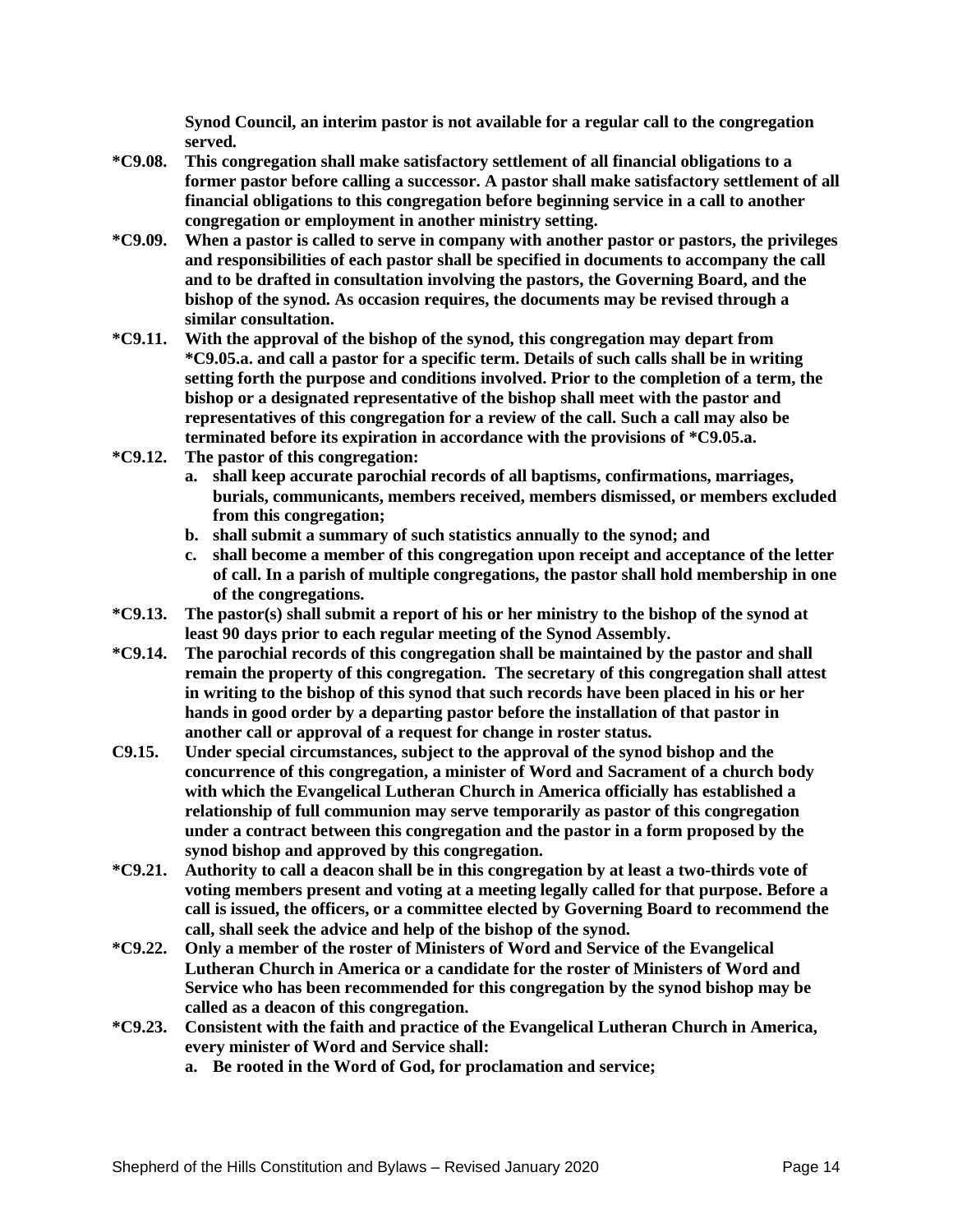- **b. Advocate a prophetic diakonia that commits itself to risk-taking and innovative service on the frontiers of the Church's outreach, giving particular attention to the suffering places in God's world;**
- **c. Speak publicly to the world in solidarity with the poor and oppressed, calling for justice and proclaiming God's love for the world, witnessing to the realm of God in the community, the nation, and abroad;**
- **d. Equip the baptized for ministry in God's world that affirms the gifts of all people;**
- **e. Encourage mutual relationships that invite participation and accompaniment of others in God's mission;**
- **f. Practice stewardship that respects God's gift of time, talents, and resources;**
- **g. Be grounded in a gathered community for ongoing diaconal formation;**
- **h. Share knowledge of this church and its wider ministry of the gospel and advocate for the work of all expressions of this church; and**
- **i. Identify and encourage qualified persons to prepare for ministry of the gospel.**
- **\*C9.24. The specific duties of the deacon, compensation, and other matters pertaining to the service of the deacon shall be included in a letter of call, which shall be attested by the bishop of the synod.**
- **\*C9.25. The provisions for termination of the mutual relationship between a minister of Word and Service and a congregation shall be as follows:**
	- **a. The call of this congregation, when accepted by a deacon, shall constitute a continuing mutual relationship and commitment, which shall be terminated only by the deacon's death or, following consultation with the synod bishop, for the following reasons:**
		- **1) mutual agreement to terminate the call or the completion of a call for a specific term;**
		- **2) resignation of the deacon, which shall become effective, unless otherwise agreed, no later than 30 days after the date on which it was submitted;**
		- **3) inability to conduct the ministry of Word and Service effectively in this congregation in view of local conditions;**
		- **4) physical disability or mental incapacity of the deacon;**
		- **5) suspension of the deacon through discipline for more than three months;**
		- **6) resignation or removal of the deacon from the roster of Ministers of Word and Service of this church;**
		- **7) termination of the relationship between this church and this congregation;**
		- **8) dissolution of this congregation or the termination of a parish arrangement; or**
		- **9) suspension of this congregation through discipline for more than six months.**
	- **b. When allegations of physical disability or mental incapacity of the deacon under paragraph a.4) above, or ineffective conduct of the office of minister of Word and Service under paragraph a.3) above, have come to the attention of the bishop of this synod,**
		- **1) the bishop in his or her sole discretion may investigate such conditions personally together with a committee of two rostered ministers and one layperson, or**
		- **2) when such allegations have been brought to the synod's attention by an official recital of allegations by the Governing Board or by a petition signed by at least one-third of the voting members of this congregation, the bishop personally shall investigate such conditions together with a committee of two rostered ministers and one layperson.**
	- **c. In case of alleged physical disability or mental incapacity under paragraph a.4) above, the bishop's committee shall obtain and document competent medical opinion concerning the deacon's condition. When a disability or incapacity is evident to the committee, the bishop of this synod may declare the position vacant. When the position is declared vacant, the Synod Council shall list the deacon on the roster of**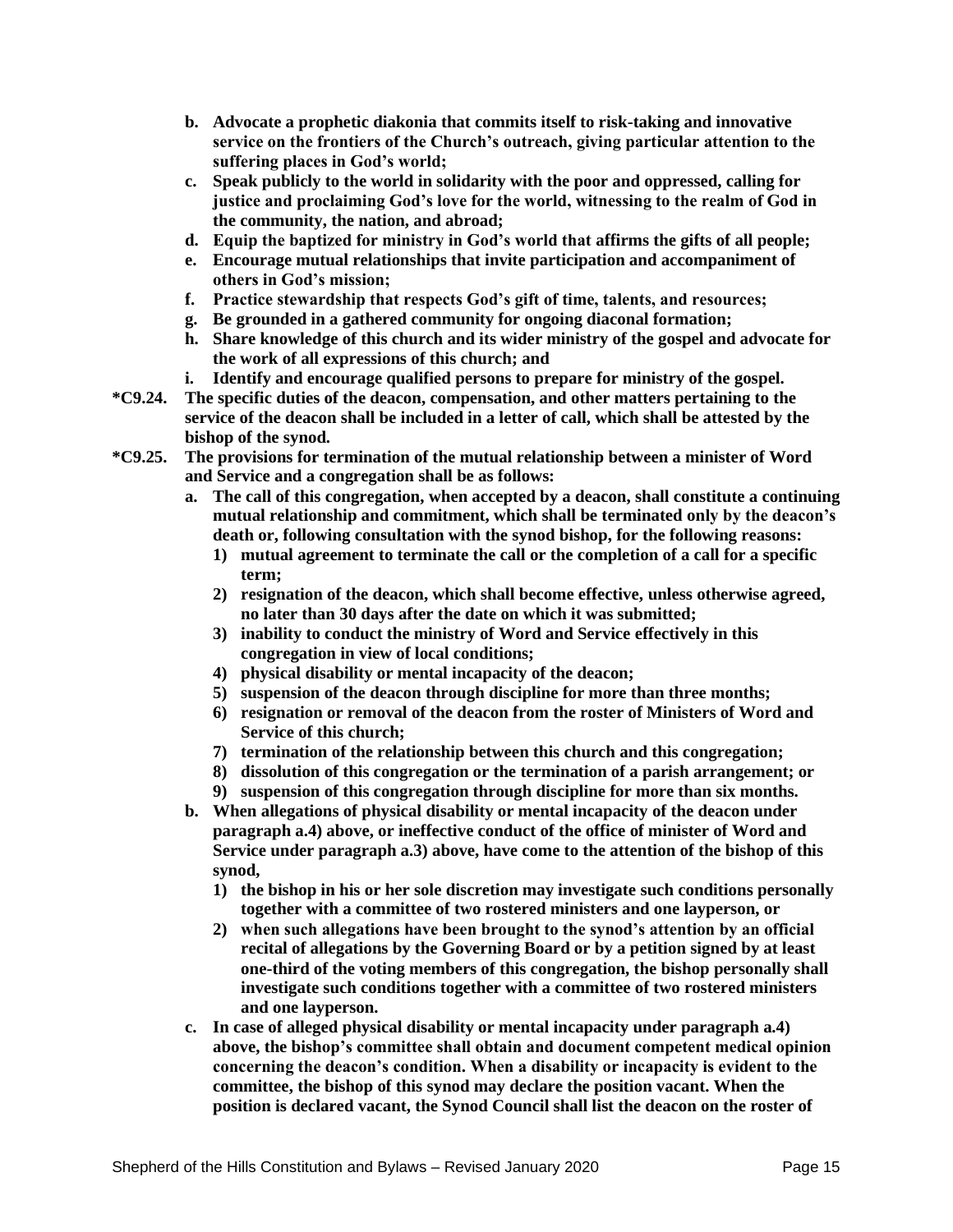**Ministers of Word and Service with disability status. Upon removal of the disability and the restoration of the deacon to health, the bishop shall take steps to enable the deacon to resume the ministry, either in the congregation last served or in another appropriate call.**

- **d. In the case of alleged local difficulties that imperil the effective functioning of this congregation under paragraph a.3) above, the bishop's committee shall endeavor to hear from all concerned persons, after which the bishop together with the committee shall present their recommendations first to the deacon and then to this congregation. The recommendations of the bishop's committee must address whether the deacon's call should come to an end and, if so, may suggest appropriate severance arrangements. The committee may also propose other actions that should be undertaken by this congregation and by the deacon, if appropriate. If the deacon and congregation agree to carry out such recommendations, no further action need be taken by the synod.**
- **e. If either party fails to assent to the recommendations of the bishop's committee concerning the deacon's call, this congregation may dismiss the deacon only at a legally called meeting after consultation with the bishop, either (a) by a two-thirds vote of the voting members present and voting where the bishop and the committee did not recommend termination of the call, or (b) by a majority vote of the voting members present and voting where the bishop and the committee recommended termination of the call.**
- **f. If, in the course of proceedings described in paragraph c. or paragraph d. above, the bishop's committee concludes that there may be grounds for discipline, the committee shall make recommendations concerning disciplinary action in accordance with the provisions of this church's constitution, bylaws, and continuing resolutions.**
- **\*C9.26. This congregation shall make satisfactory settlement of all financial obligations to a former deacon before calling a successor. A deacon shall make satisfactory settlement of all financial obligations to this congregation before beginning service in a call to another congregation or employment in another ministry setting.**
- **\*C9.27. When a deacon is called to serve in company with another rostered minister or other rostered ministers, the privileges and responsibilities of each rostered minister shall be specified in documents to accompany the call and to be drafted in consultation involving the rostered ministers, the Governing Board, and the bishop of the synod. As occasion requires, the documents may be revised through a similar consultation.**
- **\*C9.28. With the approval of the bishop of the synod, this congregation may depart from \*C9.25.a. and call a deacon for a specific term. Details of such calls shall be in writing setting forth the purpose and conditions involved. Prior to the completion of a term, the bishop or a designated representative of the bishop shall meet with the deacon and representatives of this congregation for a review of the call. Such a call may also be terminated before its expiration in accordance with the provisions of \*C9.25.a.**
- **\*C9.29. The deacon shall become a member of this congregation upon receipt and acceptance of the letter of call. In a parish of multiple congregations, the deacon shall hold membership in one of the congregations.**
- **\*C9.31. The deacon(s) shall submit a report of his or her ministry to the bishop of the synod at least 90 days prior to each regular meeting of the Synod Assembly.**

## **Chapter 10.**

### **CONGREGATION MEETING**

**C10.01. The Annual Meeting of this congregation shall be held at a time specified in the bylaws.**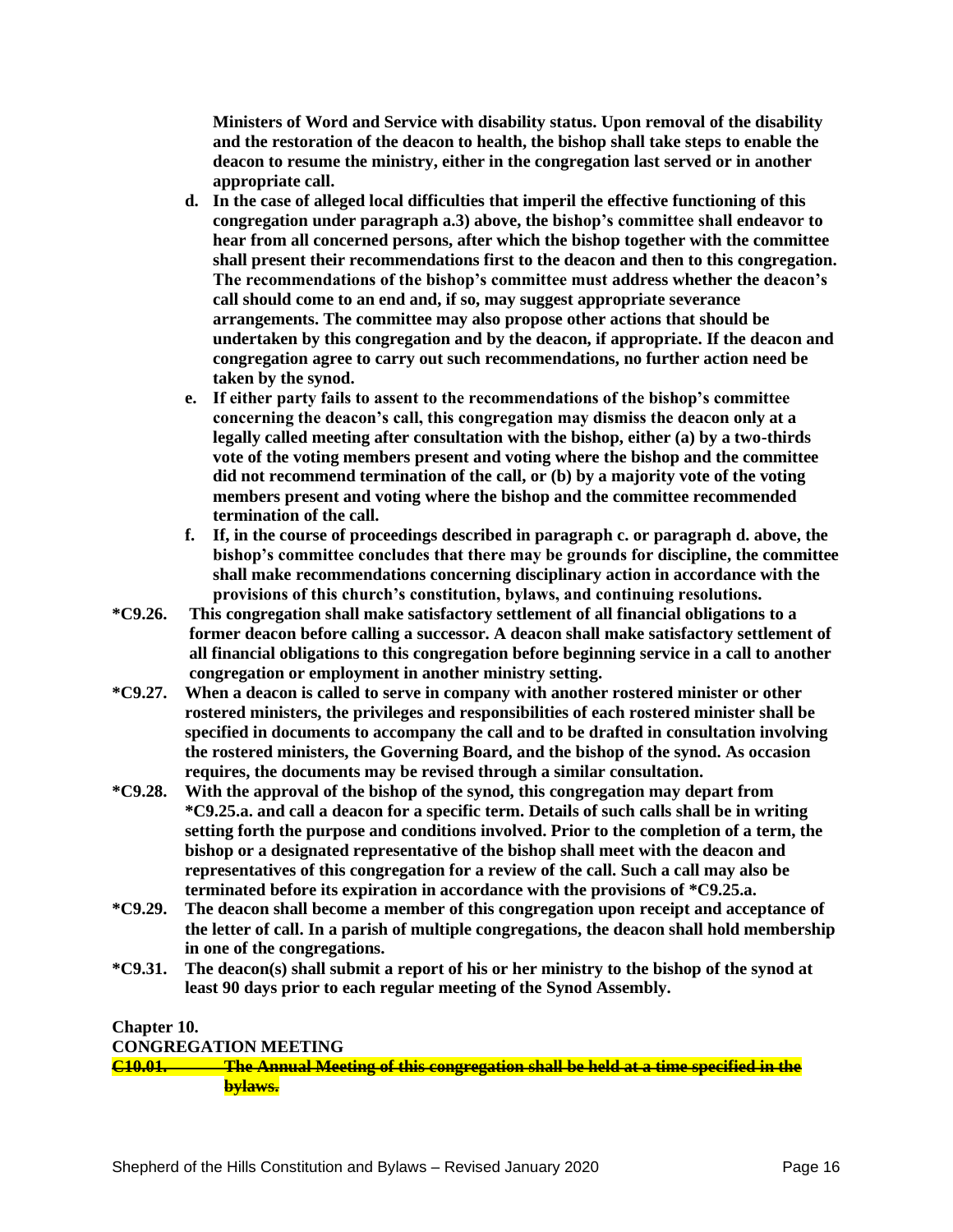- **C10.01.** This congregation shall have at least one regular meeting per year. The regular meeting(s) of the congregation shall be held at the time(s) specified in the bylaws. Consistent with the laws of the State of Minnesota, the bylaws shall designate one regular meeting per year as the annual meeting of this congregation.
- C10.01.01 Fiscal Year The fiscal year of the congregation shall be from January 1 through December 31.
- C10.01.02 Regular Annual Meeting of the congregation
	- a. Date. The congregation shall have one regular Annual Meeting, which shall be held in January on a date designated by the Governing Board.
	- b. Elections. At the regular Annual Meeting of the congregation, elections of Officers and other positions as may be designated by the Governing Board shall be held. Nominations for all positions shall be made as follows:
		- 1. Not later than sixty (60) days prior to the regular Annual Meeting, the Nominating Committee shall select one or more persons as nominees for each elective post and it shall submit biographical information on each nominee to the Vice Chairperson of the congregation. Nominees must be voting members of the congregation.
		- 2. At least thirty (30) days prior to the regular Annual Meeting, the Vice Chairperson shall post in the church the selections of the Nominating Committee together with the biographical information of each nominee. Additional nominations may be made by securing a petition with the signatures of twenty-five (25) voting members of the congregation and submitting such petition with a biographical description of the candidate to the Nominating Committee at least fifteen (15) days prior to the regular Annual Meeting. These nominees shall give their consent to the nomination.
		- 3. If a person nominated by the Nominating Committee withdraws, dies, becomes disabled or is disqualified is unable or unwilling to serve prior to the regular Annual Meeting, the Nominating Committee shall substitute a new nominee in **his/her** their place. Posting, if time permits, shall be by the Vice Chairperson of the congregation.
		- 4. Additional nominations may not be made from the floor at the regular Annual Meeting of the congregation.
	- c.

 $\frac{5}{2}$  Reports and Budgets. At the regular Annual Meeting, the congregation shall receive reports from all the **organizations** groups/committees of the congregation. Such reports, including relevant financial statements, shall be timely submitted in writing to the Chairperson of the Board or **his/her** their designee. The congregation shall also receive and vote on a proposed budget for the new fiscal year. The annual reports and the proposed budget shall be made available to the congregation at least seven (7) days prior to the regular Annual Meeting.

## **C10.02. A special congregation meeting may be called by the Senior Pastor, the Governing Board, or the Chairperson of this congregation, and shall be called by the chairperson at the written request of 40 voting members. The call for each special meeting shall specify the purpose for which it is to be held and no other business shall be transacted.**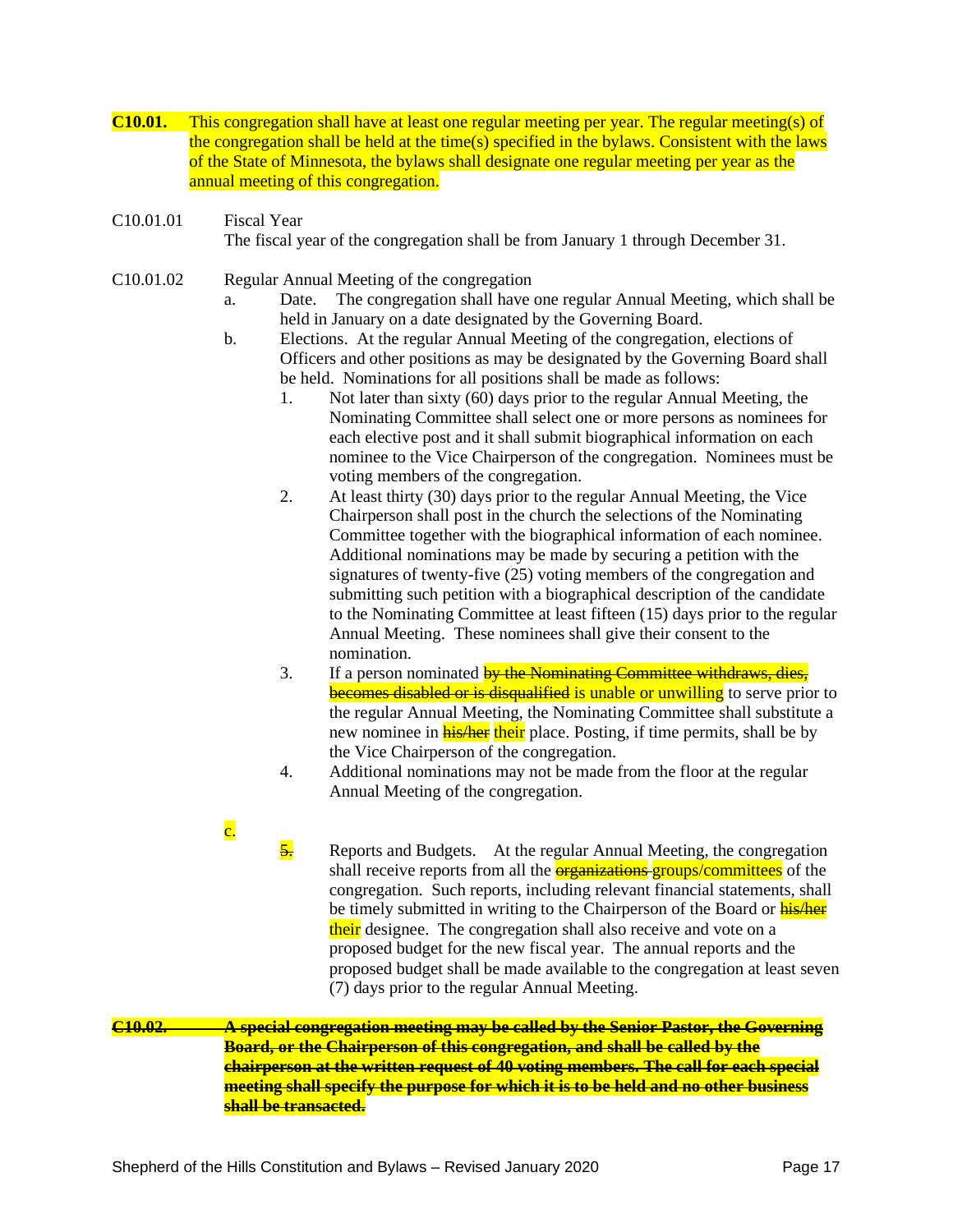| C <sub>10.02</sub> .                        | A special Congregation Meeting may be called by the senior pastor, the Governing           |
|---------------------------------------------|--------------------------------------------------------------------------------------------|
|                                             | Board, or the Governing Board Chair, and shall be called by the Governing Board            |
|                                             | Chair of this congregation upon the written request of 40 of the voting members.           |
|                                             | The chair of the Governing Board shall call a special meeting upon request of the          |
|                                             | synod bishop. The call for each special meeting shall specify the purpose for which it     |
|                                             | is to be held, and no other business shall be transacted.                                  |
|                                             |                                                                                            |
| C <sub>10.03</sub>                          | Requirements for notice and announcement of special and regular meetings of this           |
|                                             | congregation shall be as specified in the bylaws.                                          |
| C <sub>10.03</sub> .                        | Notice of all meetings of this congregation shall be given at the services of worship      |
|                                             | on the preceding two consecutive Sundays and by mail or electronic means, as               |
|                                             | permitted by state law, to all members at least 10 days in advance of the date of the      |
|                                             | meeting                                                                                    |
|                                             |                                                                                            |
| <u>40 03 01</u>                             | <b>Notice of Meeting</b>                                                                   |
|                                             | The official notice of the scheduling of a regular or special meeting of the congregation  |
|                                             | shall be in writing and shall be signed by the Chairperson of the congregation, or by the  |
|                                             | person or persons who have called the meeting as authorized by the constitution. Such      |
|                                             | notice shall state the time, the place, and the purpose of the meeting.                    |
|                                             |                                                                                            |
| <u>C10 03 02</u>                            | <b>Announcement of Meeting</b>                                                             |
|                                             | Announcement of the time and place of a regular or special meeting of the congregation     |
|                                             | shall be made at all worship services of the congregation held during the fourteen (14)    |
|                                             | days immediately preceding the date of the meeting, and in such publications as the        |
|                                             | congregation or the pastor may periodically issue, or by written notice to the voting      |
|                                             | members mailed not less than ten (10) days in advance of the meeting; provided that a      |
|                                             | meeting called to consider the purchase, disposition, or encumbrance of real property      |
|                                             | must be called and held in conformity with such provision of civil law as may be           |
|                                             | applicable. Electronic notice of meetings may be provided in addition to notice by regular |
|                                             | mail.                                                                                      |
|                                             |                                                                                            |
| C10.04.                                     | Forty voting members shall constitute a quorum.                                            |
|                                             |                                                                                            |
| C <sub>10.06.01</sub> C <sub>10.04.01</sub> | <b>Voting Member</b>                                                                       |
|                                             | Congregation members are entitled to vote at the congregation annual meeting. Members      |
|                                             | will be signed sign in by a Governing Board member or designee as they enter the           |
|                                             | meeting area where the meeting of the congregation will be held.                           |
| C <sub>10.05</sub> .                        | Voting by proxy or by absentee ballot shall not be permitted.                              |
| C10.06.                                     | All actions approved by the congregation shall be by majority vote of those voting         |
|                                             | members present and voting, except as otherwise provided in this constitution or by        |
|                                             | state law.                                                                                 |
|                                             |                                                                                            |
| $C10.06.\overline{0201}$                    | <b>Parliamentary Procedures</b>                                                            |
|                                             | Parliamentary procedures shall be in accordance with Robert's Rules of Order,              |
|                                             | including the order of business, unless another procedure is specified in the              |
|                                             | constitution or bylaws.                                                                    |
|                                             | $\mathbf b$ .<br>Written ballots shall be used:                                            |
|                                             | To adopt or amend the Articles of Incorporation, constitution, or bylaws<br>1.             |
|                                             | of the congregation.                                                                       |
|                                             | To request the resignation of a Rostered Minister.<br>2.                                   |
|                                             |                                                                                            |
|                                             |                                                                                            |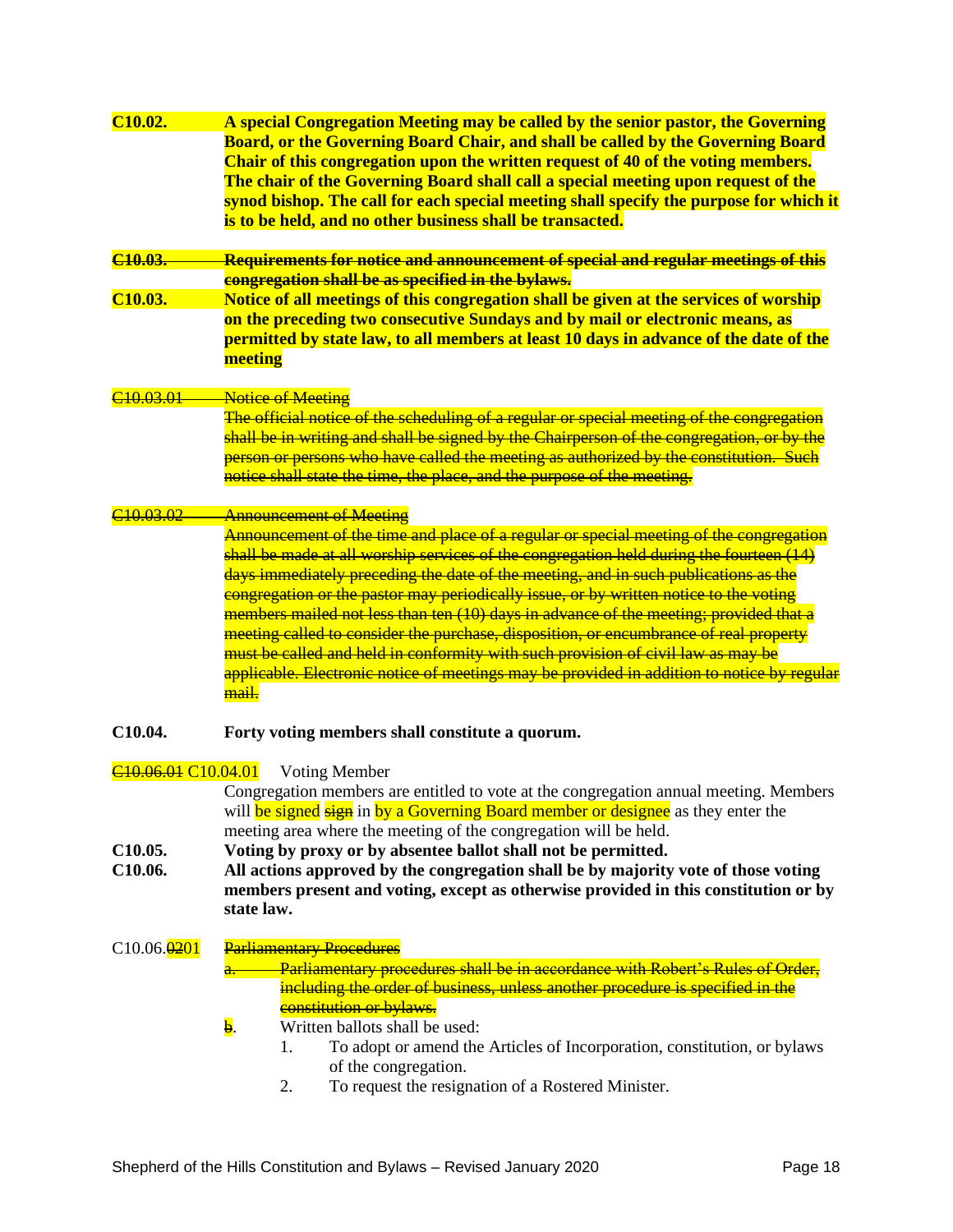- 3. To exclude a member from the congregation or to remove a member from office in the congregation.
- 4. To sever membership in the Evangelical Lutheran Church in America or its successor.
- 5. To dispose of, encumber, improve, or purchase real property.
- 6. To call a Rostered Minister.

7. Whenever so requested by ten (10) or more voting members present. **C10.07.** *Robert's Rules of Order*, latest edition, shall govern parliamentary procedure of all meetings of this congregation. **C10.08.** This congregation may hold meetings by remote communication, including electronically

and by telephone conference, as long as there is an opportunity for simultaneous aural communication. To the extent permitted by state law, notice of all meetings may be provided electronically.

## **Chapter 11.**

### **OFFICERS AND GOVERNING BOARD**

**C11.01. The officers of the congregation, who shall also be the officers of the Governing Board, shall be the Chairperson, Vice Chairperson, Secretary, and Treasurer.** 

## **C11.01.** The officers of this congregation shall be a chair, vice chair, secretary, and treasurer.

- a. Duties of the officers shall be specified in the bylaws.
- b. The officers shall be voting members of this congregation.
- c. Officers of this congregation shall serve similar offices of the Governing Board and shall be voting members of the Governing Board.

### C11.01.01 Duties of Officers

The duties and functions of each officer of the congregation shall be as follows:

- a. (reserved)
- b. The Chairperson shall prepare or approve the agenda for, and preside over, the business meetings of the congregation, and the Governing Board. The Chairperson shall be an ex officio non-voting member of all committees and organizations of the congregation except the Nominating Committee.
- c. The Vice Chairperson shall assume the duties of the Chairperson during the absence or disqualification of the Chairperson, and shall assist the Chairperson in preparing or approving the agenda for Governing Board meetings and in carrying out the Chairperson's duties, together with such other duties as the Chairperson may assign (see also 13.01b2).
- d. The Secretary shall be responsible for keeping the minutes and other accurate records of the congregation and Governing Board business meetings. Copies of the minutes of the Governing Board meetings shall be made available upon request to the congregation following each meeting. The Secretary shall, in cooperation with the senior pastor, preserve the congregation's archives.
- e. The Treasurer shall be responsible for the coordination and preparation of the annual budget, shall provide the Governing Board with a monthly financial report, and shall assist with such other duties as the Chairperson may assign.

### **C11.02. The voting membership of the Governing Board shall consist of the Senior Pastor, the elected officers of the congregation as described in C11.01, and four other board**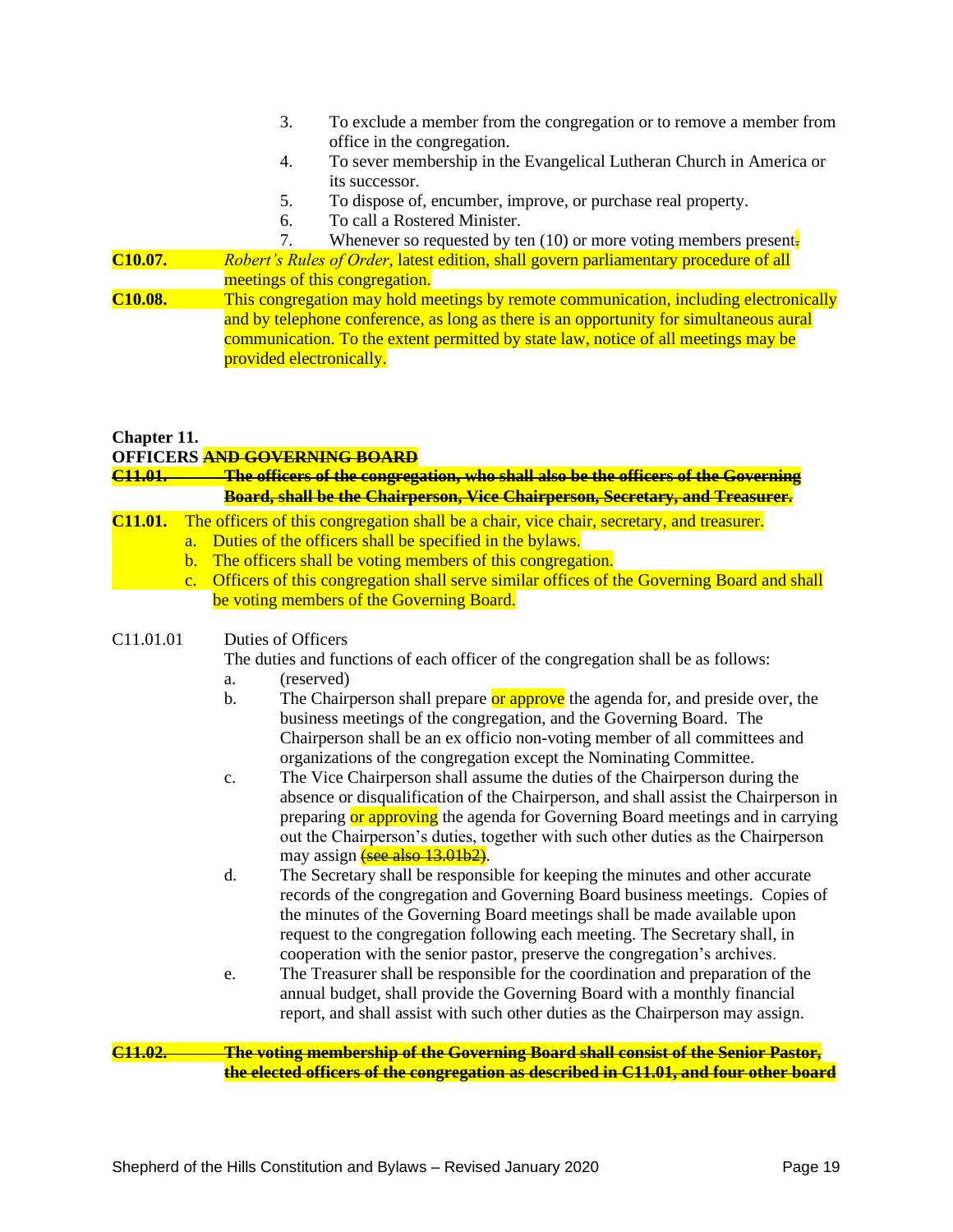|                      | <del>members at large, at least one of whom may be a youth and at least one of whom</del><br>may be a young adult.                                                                                                                                                                                                                                                                                                                                                                                                                                                                                                                         |
|----------------------|--------------------------------------------------------------------------------------------------------------------------------------------------------------------------------------------------------------------------------------------------------------------------------------------------------------------------------------------------------------------------------------------------------------------------------------------------------------------------------------------------------------------------------------------------------------------------------------------------------------------------------------------|
| C <sub>11.02</sub> . | The congregation shall elect its officers and they shall be the officers of this<br>congregation. The officers shall be elected by written ballot and shall serve for two<br>years or until their successors are elected. The term of office for each officer and<br>member of the Governing Board shall begin at 12:01 a.m. on the first day of<br>February following election and shall expire at 12:00 midnight on the thirty-first<br>day of January in the year in which the term concludes.                                                                                                                                          |
| C <sub>11.03</sub>   | <u>All Governing Board members including the officers, shall be voting members of the </u><br><mark>congregation, and shall be elected by a majority vote of the congregation, or by</mark><br>written ballot if more than one candidate is nominated for a position.                                                                                                                                                                                                                                                                                                                                                                      |
| C <sub>11.03</sub> . | No officer shall hold more than one office at a time. Governing Board members and                                                                                                                                                                                                                                                                                                                                                                                                                                                                                                                                                          |
|                      | officers may serve no more than eight consecutive years.                                                                                                                                                                                                                                                                                                                                                                                                                                                                                                                                                                                   |
| <b>C11.04</b>        | Vacancies in elective offices that occur during a term of office shall be filled by the<br>appointment of the Governing Board on recommendations of each person by the<br>Nominating Committee. The appointee shall serve the remainder of the vacated term<br>except if the vacancy occurs in the office of the Chairperson or Vice Chairperson. In that<br>event, the term served by the appointee shall be as follows:<br>Vacancy in the office of Vice Chairperson: The term of the appointee shall be<br>$\overline{a}$ .<br>until the next congregational election at which time the appointee shall normally<br>stand for election. |
|                      | Vacancy in office of chairperson: If the vice chairperson has been duly elected by<br>$\mathbf{b}$ .                                                                                                                                                                                                                                                                                                                                                                                                                                                                                                                                       |
|                      | the congregation, the vice chairperson shall succeed to the chair and serve the<br>remaining term of the outgoing chairperson. A new appointee shall then serve as<br>Vice Chairperson until the next congregational election and then may stand for<br>election for the following year.<br>Vacancy in office of Chairperson and Vice Chairperson: If a vacancy occurs in<br>$\overline{\mathbf{c}}$ .<br>both offices at the same time, the term of the appointees shall be until the next<br>congregational election at which time the appointees shall be eligible to be<br>elected for a full term.                                    |

# **Chapter 12.**

| <b>GOVERNING BOARD</b> |  |
|------------------------|--|
|------------------------|--|

| C <sub>11.04</sub>   | <u>The term limits, the dates of the terms of office, and the duties of the Governing </u><br>Board members and the officers of this congregation shall be specified in the bylaws. |
|----------------------|-------------------------------------------------------------------------------------------------------------------------------------------------------------------------------------|
|                      |                                                                                                                                                                                     |
| <del>311.04.01</del> | <del>Terms of Office</del>                                                                                                                                                          |
|                      | Term Limits. Elected positions for officers and other board members are two                                                                                                         |
|                      | year positions. Board members and officers may serve no more than eight                                                                                                             |
|                      | <del>consecutive years.</del>                                                                                                                                                       |
|                      | Term of Office. The term of office for each officer and member of the Governing                                                                                                     |
|                      | Board shall begin at 12:01 a.m. on the first day of February following election                                                                                                     |
|                      | and shall expire at 12:00 midnight on the thirty-first day of January in the year in                                                                                                |
|                      | which the term concludes.                                                                                                                                                           |
|                      | <b>Forfeiture. An officer or Governing Board member who is absent from three (3)</b>                                                                                                |
|                      | consecutive regular meetings without an excuse acceptable to the Governing                                                                                                          |
|                      | Board shall forfeit his/her membership or office.                                                                                                                                   |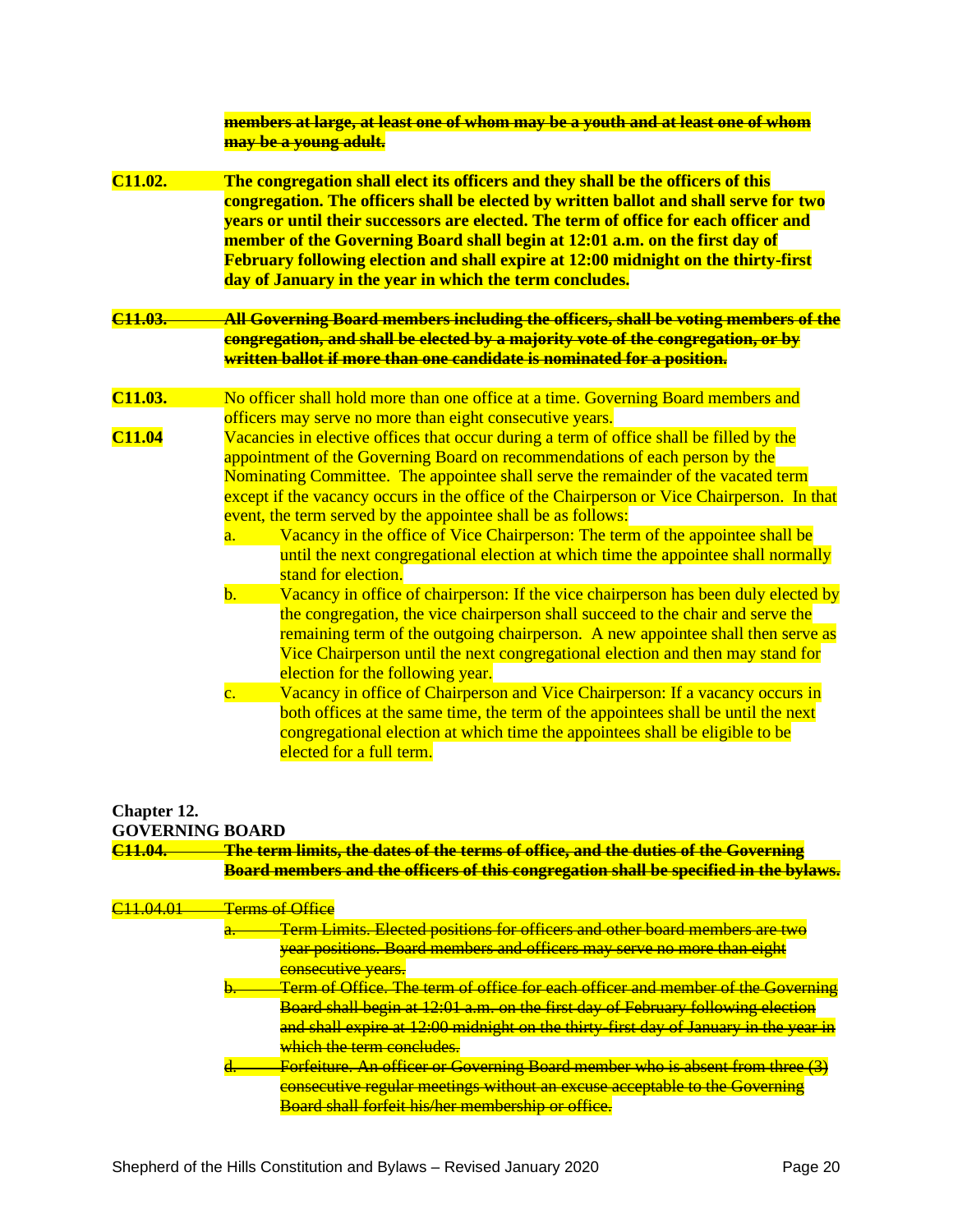| <del>C11.05.</del>    | (Reserved)                                                                                |
|-----------------------|-------------------------------------------------------------------------------------------|
| C <sub>11.06</sub> .  | The officers and members of the Governing Board, except the Senior Pastor, shall          |
|                       | be elected at a congregational Annual Meeting.                                            |
| C <sub>12.01</sub> .  | The voting membership of the Governing Board shall consist of the senior pastor, the      |
|                       | officers of this congregation, and 4 members of this congregation, at least one of whom   |
|                       | may be a youth and at least one of whom may be a young adult. Any voting member of        |
|                       | this congregation may be elected, subject only to the limitation on the length of         |
|                       | continuous service permitted in that office. A member's place on the Governing Board      |
|                       | shall be declared vacant if the member a) ceases to be a voting member of this            |
|                       | congregation or b) is absent from three successive regular meetings of the Governing      |
|                       | Board without cause. Consistent with the laws of the state in which this congregation is  |
|                       | incorporated, this congregation may adopt procedures for the removal of a member of the   |
|                       | Governing Board in other circumstances.                                                   |
| C <sub>12.01.01</sub> | The following persons shall be ineligible for nomination to the Governing Board:          |
|                       | Any incumbent Governing Board member who has served the maximum<br>a.                     |
|                       | number of years (as specified in the bylaws) consecutively without a                      |
|                       | minimum of one year off the Board.                                                        |
|                       | Any paid church employee, except the Senior Pastor.<br>$\mathbf{b}$ .                     |
|                       | $\mathbf{c}$ .<br>The spouse of any incumbent Governing Board member, except an           |
|                       | incumbent Governing Board member whose term is expiring                                   |
|                       | contemporaneously with the potential election of the spouse.                              |
|                       | d.<br>The spouse of any paid church employee.                                             |
|                       |                                                                                           |
| C <sub>12.02</sub> .  |                                                                                           |
|                       | The members of the Governing Board except the senior pastor shall be elected by written   |
|                       | ballot to serve for 2 years or until their successors are elected. Such members shall be  |
|                       | eligible to serve no more than 4 full terms consecutively. The term of office for each    |
|                       | officer and member of the Governing Board shall begin at 12:01 a.m. on the first day of   |
|                       | February following election and shall expire at 12:00 midnight on the thirty-first day of |
|                       | January in the year in which the term concludes.                                          |
| C <sub>12.03</sub> .  | Should a member's place on the Governing Board be declared vacant, the Governing          |
|                       | Board shall elect, by majority vote, a successor until the next annual meeting.           |
|                       |                                                                                           |
| C <sub>11.07</sub>    | The Governing Board shall have general oversight of the life and activities of this       |
|                       | congregation, and in particular its worship life, to the end that everything be done      |
|                       | in accordance with the Word of God and the faith and practice of the Evangelical          |
|                       | <b>Lutheran Church in America. The duties of the Governing Board shall include the</b>    |
|                       | following:                                                                                |
|                       | To lead this congregation in stating its mission, to do long-range planning, to           |
|                       | set goals and priorities, and to evaluate its activities in light of its mission          |
|                       | and goals.                                                                                |
|                       | To seek to involve all members of this congregation in worship, learning,                 |
|                       | witness, service, and support.                                                            |
|                       | To oversee and provide for the administration of this congregation to enable              |
|                       | it to fulfill its functions and perform its mission.                                      |
|                       | To maintain supportive relationships with the pastor(s) and staff.<br>d. –                |
|                       | To be examples individually and corporately of the style of life and ministry<br>e.       |
|                       | expected of all baptized persons.                                                         |
|                       |                                                                                           |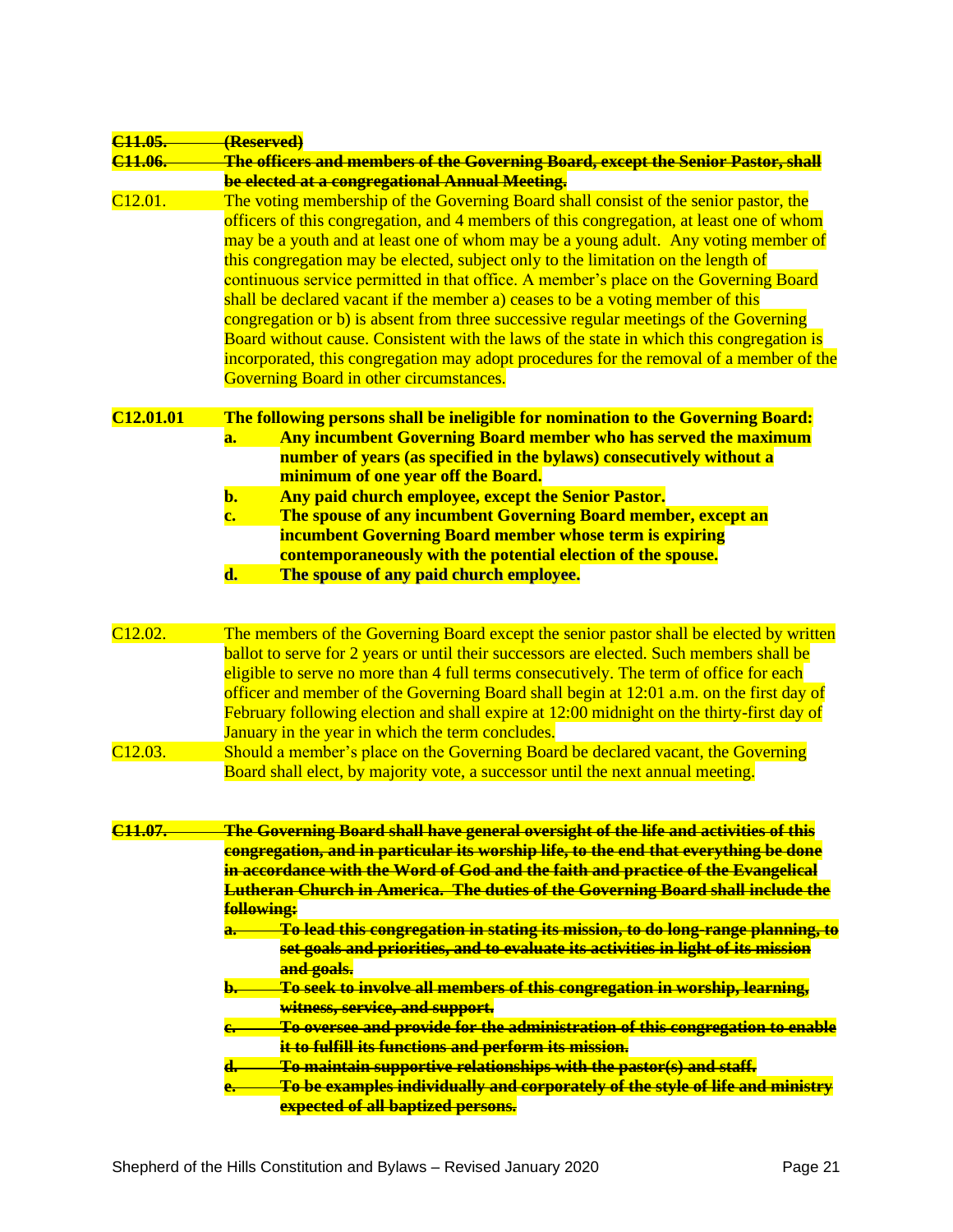|                      | To promote a congregational climate of peace and goodwill and, as<br>differences and conflicts arise, to endeavor to foster mutual understanding.<br>To arrange for pastoral service during the sickness or absence of the pastor.<br>To emphasize partnership with the synod and churchwide units of the<br>h.<br><b>Evangelical Lutheran Church in America as well as cooperation with other</b>                                                                                                                                                                                                                                                                 |
|----------------------|--------------------------------------------------------------------------------------------------------------------------------------------------------------------------------------------------------------------------------------------------------------------------------------------------------------------------------------------------------------------------------------------------------------------------------------------------------------------------------------------------------------------------------------------------------------------------------------------------------------------------------------------------------------------|
|                      | congregations, both Lutheran and non-Lutheran, subject to established<br>policies of the synod and the Evangelical Lutheran Church in America.<br>To recommend and encourage the use of program resources produced or<br>approved by the Evangelical Lutheran Church in America.                                                                                                                                                                                                                                                                                                                                                                                   |
| C <sub>12.04</sub> . | The Governing Board shall have general oversight of the life and activities of this<br>congregation, and in particular its worship life, to the end that everything be done in<br>accordance with the Word of God and the faith and practice of the Evangelical Lutheran<br>Church in America. The duties of the Governing Board shall include the following:<br>To lead this congregation in stating its mission, to do long-range planning, to set<br>$\overline{a}$ .<br>goals and priorities, and to evaluate its activities in light of its mission and goals.<br>To seek to involve all members of this congregation in worship, learning,<br>$\mathbf{b}$ . |
|                      | witness, service, and support.<br>To oversee and provide for the administration of this congregation to enable it to<br>$\overline{c}$ .<br>fulfill its functions and perform its mission.<br>To maintain supportive relationships with the rostered minister(s) and staff and<br>d.<br>help them annually to evaluate the fulfillment of their calling or employment.<br>To be examples individually and corporately of the style of life and ministry<br>e.                                                                                                                                                                                                      |
|                      | expected of all baptized persons.<br>To promote a congregational climate of peace and goodwill and, as differences<br>f.<br>and conflicts arise, to endeavor to foster mutual understanding.<br>To arrange for pastoral service during the sickness or absence of the pastor.<br>g.<br>To emphasize support of the synod and churchwide organization of the<br>h.<br><b>Evangelical Lutheran Church in America as well as cooperation with other</b>                                                                                                                                                                                                               |
|                      | congregations, both Lutheran and non-Lutheran, subject to established policies of the<br>synod and the Evangelical Lutheran Church in America.<br>To recommend and encourage the use of program resources produced or<br>1 <sub>1</sub><br>approved by the Evangelical Lutheran Church in America.<br>To seek out and encourage qualified persons to prepare for the ministry of the                                                                                                                                                                                                                                                                               |
| <del>311.07.01</del> | Gospel.<br>In addition to the duties and responsibilities provided in the constitution, the Governing<br><b>Board shall:</b><br>Appoint delegates to any group or meeting in which the congregation is entitled<br>to representation.                                                                                                                                                                                                                                                                                                                                                                                                                              |
|                      | Promote a Christian sense of stewardship of time, talents, and treasures among all<br>members of the congregation throughout the year.<br>Be responsible for the oversight of the various ministries of the congregation.<br>Be responsible for long range planning for the congregation, with annual review<br>and update.                                                                                                                                                                                                                                                                                                                                        |
|                      | Be responsible for long and short-range facility planning for the congregation.<br>Be responsible for implementing strategic planning decisions through the budget<br>process and other available means.<br>Be responsible for congregation stewardship matters, including all appropriate<br>stewardship drives, endowment fund and ministries.                                                                                                                                                                                                                                                                                                                   |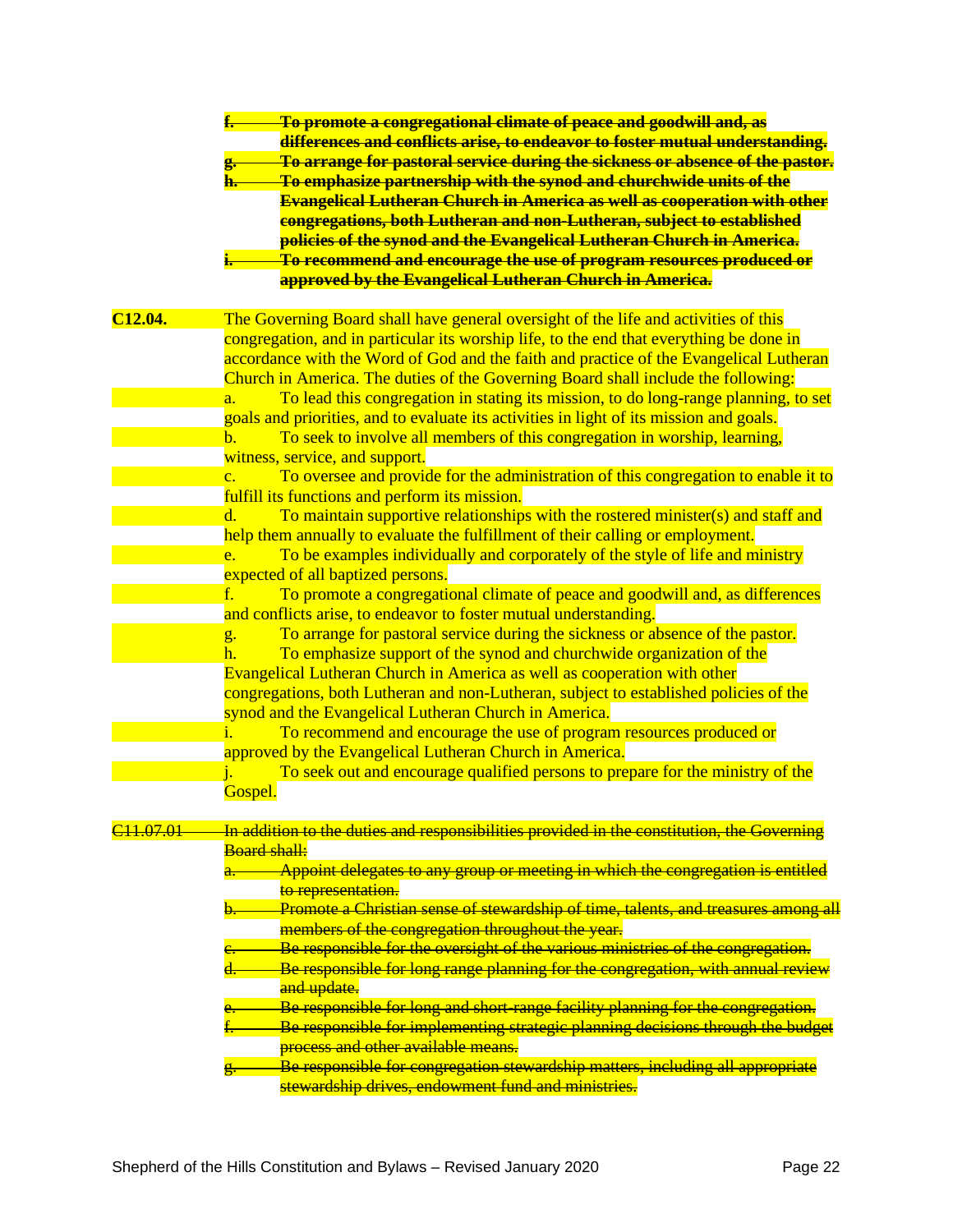| C <sub>11.07.02</sub> |                | <b>Mission Endowment Fund</b>                                                                  |
|-----------------------|----------------|------------------------------------------------------------------------------------------------|
|                       |                | The Governing Board shall administer and oversee the Mission Endowment Fund and its            |
|                       |                | stewardship, including fund-raising, investments, and grants, in order to enhance the          |
|                       |                | extended ministry and mission outreach of the congregation apart from the                      |
|                       |                | congregation's general operations. As part of the Board's duties, it specifically shall:       |
|                       |                | Coordinate fund raising activities for long term giving.                                       |
|                       |                | <b>Provide ongoing educational and motivational events and materials to foster</b>             |
|                       |                | stewardship growth and mission development.                                                    |
|                       |                | <b>Example 6 Formulate an Investment Policy to guide investment decisions.</b>                 |
|                       |                | Strive to distribute income from the Mission Endowment Fund at least annually                  |
|                       |                | and at such other times, as it deems necessary and/or practical to accomplish the              |
|                       |                | purposes of the Fund. Distribution of all accumulated income need not occur                    |
|                       |                | annually if the Governing Board determines that disbursement of income during                  |
|                       |                |                                                                                                |
|                       |                | a year is not wise or prudent.                                                                 |
|                       |                | Appoint and charge task forces with specific tasks or projects.                                |
|                       |                |                                                                                                |
| C <sub>11.07.03</sub> |                | <b>Hiring for Other Staff Positions</b>                                                        |
|                       |                | The Governing Board shall establish processes for the hiring of persons for other staff        |
|                       |                | positions, and may delegate certain responsibilities in the hiring process. However, all       |
|                       |                | hires for such positions are subject to the approval of the Governing Board.                   |
|                       |                |                                                                                                |
| C <sub>11.08</sub>    |                | The Governing Board shall be responsible for the financial and property matters of             |
|                       |                | this congregation.                                                                             |
|                       |                | The Governing Board shall be responsible for maintaining and protecting its                    |
|                       |                | property and the management of its business and fiscal affairs. It shall have                  |
|                       |                | the powers and be subject to the obligations that pertain to such boards                       |
|                       |                | under the laws of the State of Minnesota, except as otherwise provided                         |
|                       |                | herein.                                                                                        |
|                       |                | The Governing Board may enter into contracts for items not included in the                     |
|                       |                | <b>budget but may not incur obligations more than 10% in excess of the</b>                     |
|                       |                | anticipated receipts except after approval by a congregation meeting.                          |
|                       |                | <b>The Governing Board shall approve the annual budget prior to adoption by</b>                |
|                       |                | this congregation, shall oversee the expenditure of funds in accordance                        |
|                       |                | therewith following its adoption, and may not incur obligations more than                      |
|                       |                | 10% in excess of the anticipated receipts except after approval by a                           |
|                       |                |                                                                                                |
|                       |                | <mark>eongregation meeting.</mark>                                                             |
|                       |                | <b>The Governing Board shall ensure that the financial affairs of this</b>                     |
|                       |                | congregation are being conducted efficiently.                                                  |
|                       |                | <b>The Governing Board shall approve all staff appointments.</b>                               |
| C <sub>12.05</sub> .  |                | The Governing Board shall be responsible for the financial and property matters of this        |
|                       |                | congregation.                                                                                  |
|                       | a.             | The Governing Board shall be the board of directors of this congregation and, as such,         |
|                       |                | shall be responsible for maintaining and protecting its property and managing its business     |
|                       |                | and fiscal affairs. It shall have the powers and be subject to the obligations that pertain to |
|                       |                | such boards under the laws of the State of Minnesota, except as otherwise provided herein.     |
|                       | $\mathbf{b}$ . | The Governing Board shall not have the authority to buy, sell, or encumber real property       |
|                       |                | unless specifically authorized to do so by a meeting of this congregation.                     |
|                       | $\mathbf{c}$ . | The Governing Board may enter into contracts of up to 10% in excess of the anticipated         |
|                       |                | receipts except after approval by a congregation meeting.                                      |
|                       | d.             | The Governing Board shall prepare an annual budget for adoption by this congregation,          |
|                       |                | shall supervise the expenditure of funds in accordance therewith following its adoption,       |
|                       |                |                                                                                                |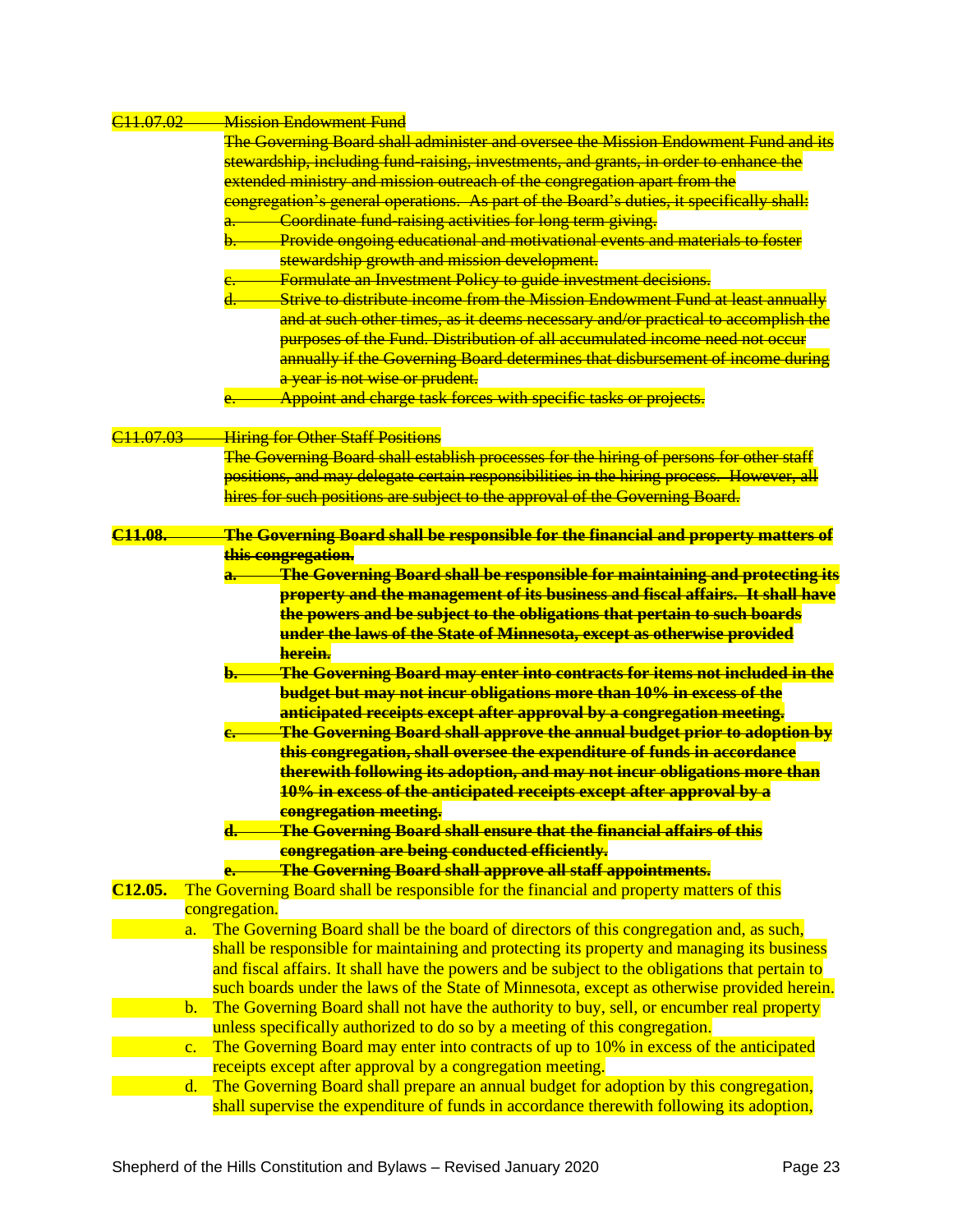and may incur obligations of more than 10% in excess of the anticipated receipts only after approval by a Congregation Meeting. The budget shall include this congregation's full indicated share in support of the wider ministry being carried on in collaboration with the synod and churchwide organization.

- e. The Governing Board shall ascertain that the financial affairs of this congregation are being conducted efficiently, giving particular attention to the prompt payment of all obligations and to the regular forwarding of mission support monies to the synod treasurer.
- f. The Governing Board shall be responsible for this congregation's investments and its total insurance program.

| C <sub>11.08.01</sub> | In addition to the duties and responsibilities provided in the constitution, the Governing            |
|-----------------------|-------------------------------------------------------------------------------------------------------|
|                       | <b>Board shall:</b>                                                                                   |
|                       | Receive monthly reports from the Treasurer to assure that the expenditures are<br><mark>a. — —</mark> |
|                       | within the budget approved by the congregation and will not exceed annual                             |
|                       | revenues.                                                                                             |
|                       | Review and approve a budget to submit to the regular annual congregational                            |
|                       | meeting.                                                                                              |
|                       | Assure that the Treasurer and others who have access to the funds of the                              |
|                       | congregation are adequately bonded.                                                                   |
|                       | Appoint annually an audit committee composed of three persons, at least one of                        |
|                       | whom shall be a voting member of the congregation. This committee shall                               |
|                       | examine and review the fiscal records of the previous fiscal year of the                              |
|                       | <mark>congregation and the affiliated organizations and shall report its findings in</mark>           |
|                       | writing to the Governing Board. Such reviews shall include examination of                             |
|                       | existing insurance coverage. The Governing Board in its discretion may provide                        |
|                       | for interim reviews as needed.                                                                        |
|                       | Be responsible for the building and premises of the congregation and for their use<br>e.              |
|                       | and maintenance.                                                                                      |
|                       |                                                                                                       |
| C <sub>11.09</sub>    | <b>The Governing Board shall see that the provisions of this constitution and its</b>                 |
|                       | bylaws, and the continuing resolutions, are carried out.                                              |
| C <sub>12.06</sub> .  | The Governing Board shall see that the provisions of this constitution, its bylaws, and the           |
|                       | continuing resolutions are carried out.                                                               |
|                       |                                                                                                       |
| C <sub>11.10</sub>    | (Reserved)                                                                                            |
| C <sub>11.11</sub>    | The Governing Board shall submit an annual report to this congregation at the                         |
|                       | annual meeting.                                                                                       |
| C <sub>12.07</sub> .  | The Governing Board shall provide for an annual review of the membership roster.                      |
| C <sub>12.08</sub> .  | The Governing Board shall be responsible for the employment and supervision of the                    |
|                       | staff of this congregation. Nothing in this provision shall be deemed to affect this                  |
|                       | congregation's responsibility for the call, terms of call, or termination of call of any              |
|                       | employees who are on a roster of this church.                                                         |
| C <sub>12.09</sub> .  | The Governing Board shall submit a comprehensive report to this congregation at the                   |
|                       | annual meeting.                                                                                       |
|                       |                                                                                                       |
|                       |                                                                                                       |
| C <sub>11.12</sub>    | <u>The Governing Board shall normally meet once a month. Special meetings may be</u>                  |
|                       | called by the Senior Pastor or the Chairperson, and shall be called at the request of                 |
|                       | at least one-half of its members. Notice of each special meeting shall be given to all                |
|                       | who are entitled to be present.                                                                       |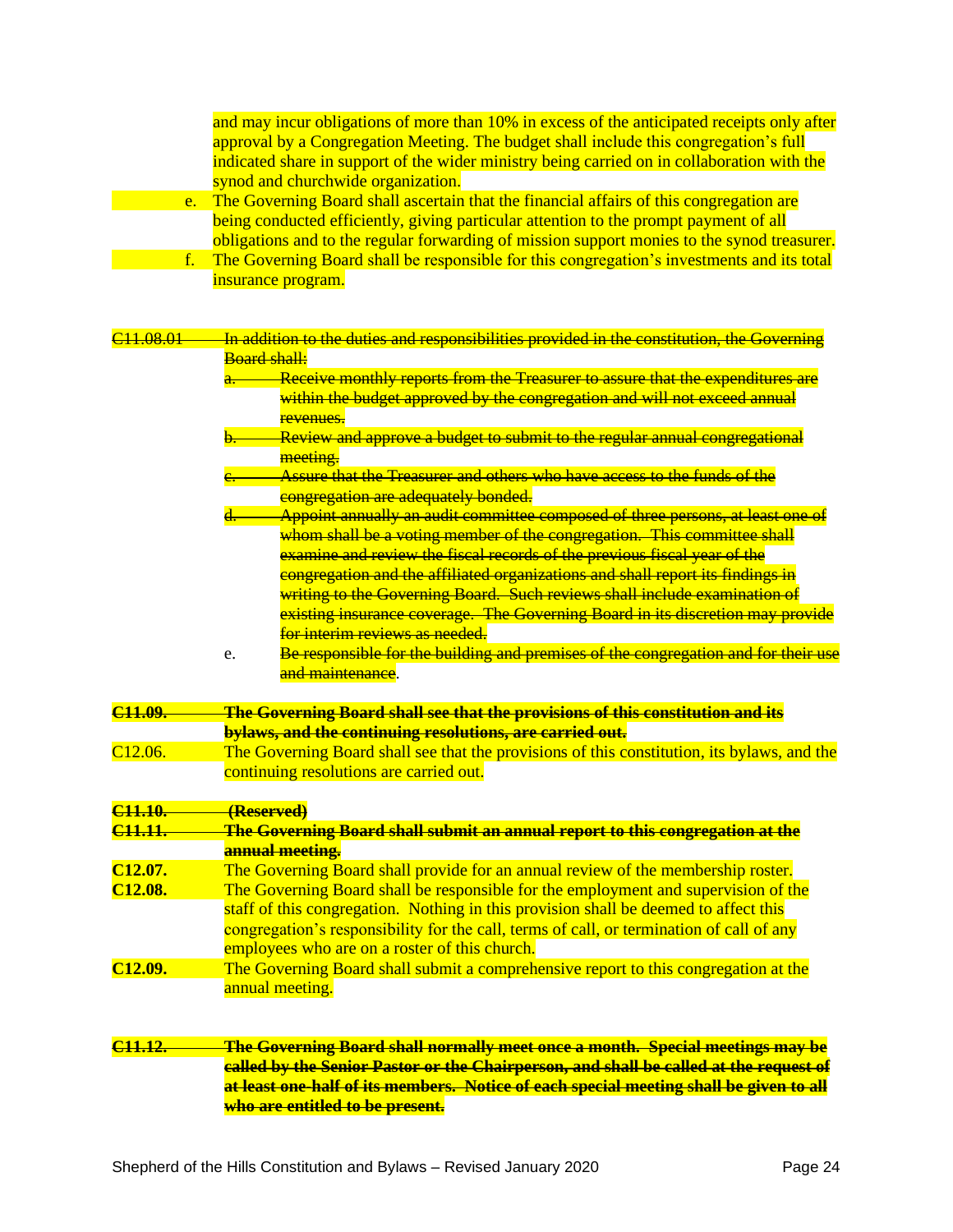| C <sub>11</sub> , 12, 01 | The regular meetings of the Governing Board will be as the Board shall determine. The            |
|--------------------------|--------------------------------------------------------------------------------------------------|
|                          | date and time will be posted in the church. The meeting shall be open to the members of          |
|                          | the congregation. Members may request to speak but will not have a vote. The Governing           |
|                          | Board may vote to enter into Executive Session for certain matters at which time                 |
|                          |                                                                                                  |
|                          | congregational members shall be excused.                                                         |
| C <sub>12.11</sub> .     | The Governing Board shall normally meet once a month. Special meetings may be called             |
|                          | by the senior pastor or the chair and shall be called by the chair at the request of at least    |
|                          | one-half of its members. Notice of each special meeting shall be given to all who are            |
|                          | entitled to be present.                                                                          |
|                          |                                                                                                  |
|                          |                                                                                                  |
|                          |                                                                                                  |
| C <sub>11.13</sub>       | A quorum for the transaction of business shall consist of a majority of the members              |
|                          | of the Governing Board, including the Senior Pastor or interim pastor, except when               |
|                          | such person requests or consents to be absent and has given prior approval to an                 |
|                          | agenda of routine matters which shall be the only business of the meeting.                       |
|                          |                                                                                                  |
|                          |                                                                                                  |
| <del>C11.13.01</del>     | <b>Duties of Governing Board</b>                                                                 |
|                          |                                                                                                  |
|                          | <b>Business brought before the Governing Board for approval must be approved by a</b>            |
|                          | majority or a minimum of four, whichever is greater, of the voting members present in            |
|                          | order to be considered passed.                                                                   |
| C <sub>12.12</sub> .     | A quorum for the transaction of business shall consist of a majority of the members of the       |
|                          | Governing Board, including the senior pastor or interim pastor, except when the senior pastor    |
|                          | or interim pastor requests or consents to be absent and has given prior approval to the agenda   |
|                          | for a particular regular or special meeting, which shall be the only business considered at that |
|                          |                                                                                                  |
|                          | meeting. Chronic or repeated absence of the senior pastor or interim pastor who has refused      |
|                          | approval of the agenda of a subsequent regular or special meeting shall not preclude action by   |
|                          | the Governing Board, following consultation with the synod bishop.                               |
|                          |                                                                                                  |
|                          |                                                                                                  |
| <del>C11.14.</del>       | The following persons shall be ineligible for nomination to the Governing Board:                 |
|                          | Any incumbent Governing Board member who has served the maximum<br>$a -$                         |
|                          |                                                                                                  |
|                          | number of years (as specified in the bylaws) consecutively without a                             |
|                          | minimum of one year off the Board.                                                               |
|                          | Any paid church employee, except the Senior Pastor.<br>b.                                        |
|                          | The spouse of any incumbent Governing Board member, except an                                    |
|                          | incumbent Governing Board member whose term is expiring                                          |
|                          | contemporaneously with the potential election of the spouse.                                     |
|                          | The spouse of any paid church employee.                                                          |
|                          | d.                                                                                               |
|                          |                                                                                                  |
| C <sub>12.13</sub> .     |                                                                                                  |
|                          | The Governing Board and its committees may hold meetings by remote communication,                |
|                          | including electronically and by telephone conference and, to the extent permitted by state law,  |
|                          |                                                                                                  |
|                          | notice of all meetings may be provided electronically.                                           |
|                          |                                                                                                  |
| <del>C11.15.</del>       | The following four guidelines shall be used in selecting candidates for all elected              |
|                          | positions:                                                                                       |
|                          | Commitment to regular worship attendance.                                                        |
|                          | Commitment to a daily devotional and prayer life.                                                |
|                          | Commitment to growth as a Christian through various education                                    |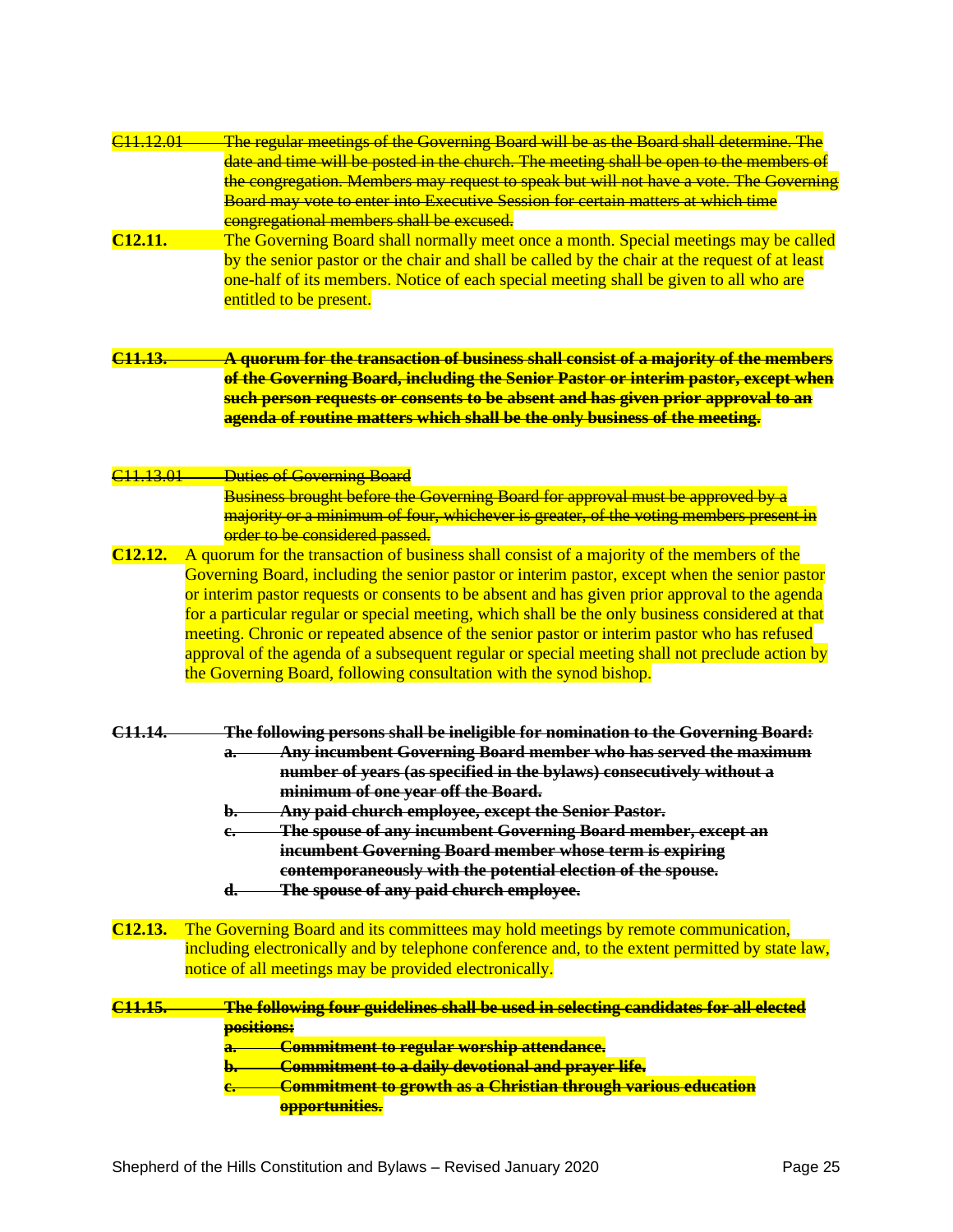# **d. Commitment to sharing the Good News of Jesus Christ with others. C11.16. C11.04Vacancies in elective offices that occur during a term of office shall be filled by the appointment of the Governing Board on recommendations of each person by the Nominating Committee. The appointee shall serve the remainder of the vacated term except if the vacancy occurs in the office of the Chairperson or Vice Chairperson. In that event, the term served by the appointee shall be as follows: a. Vacancy in the office of Vice Chairperson: The term of the appointee shall be until the next congregational election at which time the appointee shall normally stand for election. b. Vacancy in office of chairperson: If the vice chairperson has been duly elected by the congregation, the vice chairperson shall succeed to the chair and serve the remaining term of the outgoing chairperson. A new appointee shall then serve as Vice Chairperson until the next congregational election and then may stand for election for the following year. c. Vacancy in office of Chairperson and Vice Chairperson: If a vacancy occurs in both offices at the same time, the term of the appointees shall be until the next congregational election at which time the appointees shall be eligible to be elected for a full term.**

## **Chapter 12. RESERVED**

# **Chapter 13. CONGREGATIONAL COMMITTEES**

| C <sub>13.01.</sub> | The officers of this congregation and the senior pastor shall constitute the <i>Executive</i>  |
|---------------------|------------------------------------------------------------------------------------------------|
|                     | <b>Committee</b>                                                                               |
| C <sub>13.02.</sub> | A <i>Nominating Committee</i> of up to five voting members of this congregation and the senior |
|                     | pastor shall be elected at the annual meeting for a term of one year. Members of the           |
|                     | Nominating Committee are not eligible for consecutive re-election.                             |
|                     |                                                                                                |
| C <sub>13.01</sub>  | <del>The voting membership of the Nominating Committee shall consist of the senior</del>       |
|                     |                                                                                                |
|                     | pastor and up to five committee members and shall serve a term of one-year                     |
|                     | <b>running from July 1 to June 30.</b>                                                         |
|                     | <b>Authority and Function: The Nominating Committee shall nominate</b><br>a.,                  |
|                     | members to the Governing Board. The nominations shall be for a specific                        |
|                     | position.                                                                                      |
|                     |                                                                                                |
|                     | <b>Composition: The Nominating Committee shall consist of up to six</b><br>b.                  |
|                     | members as follows:                                                                            |
|                     | one member to be elected by the Governing Board from its own                                   |
|                     | membership;                                                                                    |
|                     | the Vice Chairperson of the Governing Board;                                                   |
|                     | up to three members at large who shall be appointed by the<br>3.                               |
|                     | <b>Governing Board. Each of the members at large shall serve a one</b>                         |
|                     | year term, serving no more than two consecutive terms as a member                              |
|                     | at large; and                                                                                  |

**4. the Senior Pastor.**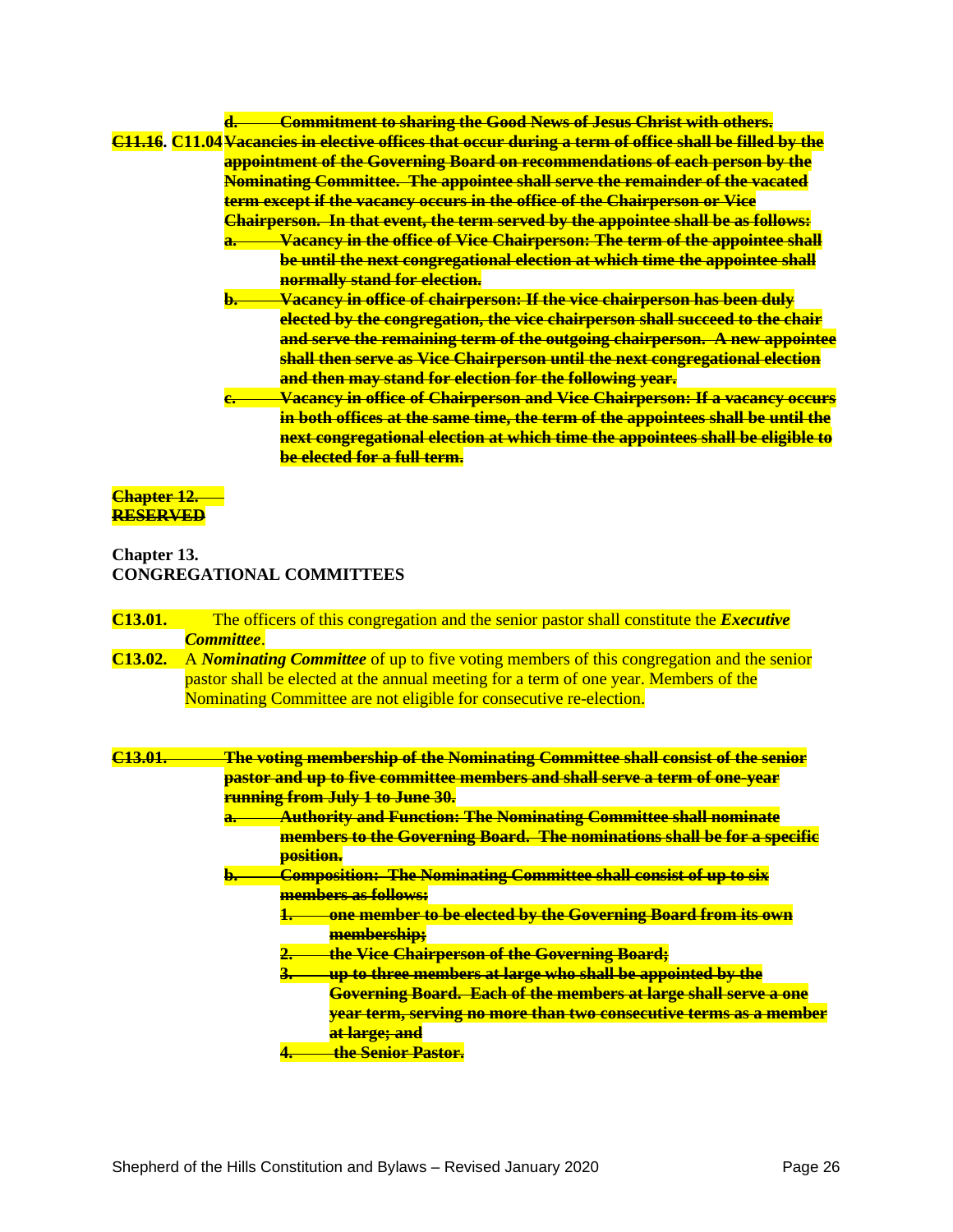| C13,01,01            | <b>Chairman of the Nominating Committee</b>                                                      |
|----------------------|--------------------------------------------------------------------------------------------------|
|                      | <b>The members of the Nominating Committee shall elect the Chairman of the Nominating</b>        |
|                      | Committee at the first meeting of the Nominating Committee which shall be set at a time          |
|                      | and place by the Senior Pastor.                                                                  |
|                      |                                                                                                  |
| C <sub>13.03</sub>   | A Finance Committee shall consist of four voting members. Three of whom shall be                 |
|                      | elected by the Governing Board and the fourth shall be the congregational treasurer. The         |
|                      | church Business Administrator will serve as a non-voting member.                                 |
| C <sub>13.04.</sub>  | When a vacancy occurs in a position for which this congregation calls a rostered minister, a     |
|                      | <b>Call Committee</b> of six voting members shall be elected by the Governing Board. Term of     |
|                      | office will terminate upon installation of the newly called rostered minister.                   |
|                      |                                                                                                  |
| C <sub>13.02</sub>   | <del>When a pastoral vacancy occurs, a call committee of up to twelve voting members</del>       |
|                      | shall be appointed by the Governing Board. The Governing Board may serve as the                  |
|                      | call committee except when the pastoral vacancy is the senior pastor. Term of the                |
|                      | call committee will terminate at installation of the newly-called pastor.                        |
| C <sub>13.03</sub> . |                                                                                                  |
| C <sub>13.05</sub> . | Other congregational committees and boards may be formed as the need arises, by                  |
|                      | decision of the Governing Board.                                                                 |
| C <sub>13.06</sub> . | The senior pastor of this congregation shall be <i>ex officio</i> a member of all committees and |
|                      | boards of this congregation. The president of this congregation shall be ex officio a member of  |
|                      | all committees and boards of this congregation, except the Nominating Committee.                 |
|                      |                                                                                                  |

## **Chapter 14.**

## **ORGANIZATIONS WITHIN THE CONGREGATION**

- **C14.01. All organizations within this congregation shall exist to aid it in ministering to the members of this congregation and to all persons who can be reached with the Gospel of Christ. As outgrowths and expressions of this congregation's life, the organizations are subject to its oversight and direction. This congregation at its meeting shall determine their policies, guide their activities, and receive reports concerning their membership, work, and finances.**
- **C14.02. Special interest groups, other than those of the official organizations of the Evangelical Lutheran Church in America, may be organized only after authorization has been given by the Governing Board.**

## **Chapter 15.**

### **DISCIPLINE OF MEMBERS AND ADJUDICATION**

**\*C15.01. Persistent and public denial of the Christian faith, willful or criminal conduct grossly unbecoming a member of the Church of Christ, continual and intentional interference with the ministry of this congregation, or willful and repeated harassment or defamation of member(s) of this congregation is sufficient cause for discipline of a member. Prior to disciplinary action, reconciliation and repentance will be attempted following Matthew 18:15–17, proceeding through these successive steps, as necessary: a) private counsel and admonition by the pastor, b) censure and admonition by the pastor in the presence of two or three witnesses, c) written referral of the matter by the Governing Board to the vice president of the synod, who will refer it to a consultation panel drawn from the Consultation Committee of the synod, and d) written referral of the matter by the consultation panel to the Committee on Discipline of the synod. If, for any reason, the pastor is unable to administer the admonitions required by paragraphs a. and b. hereof,**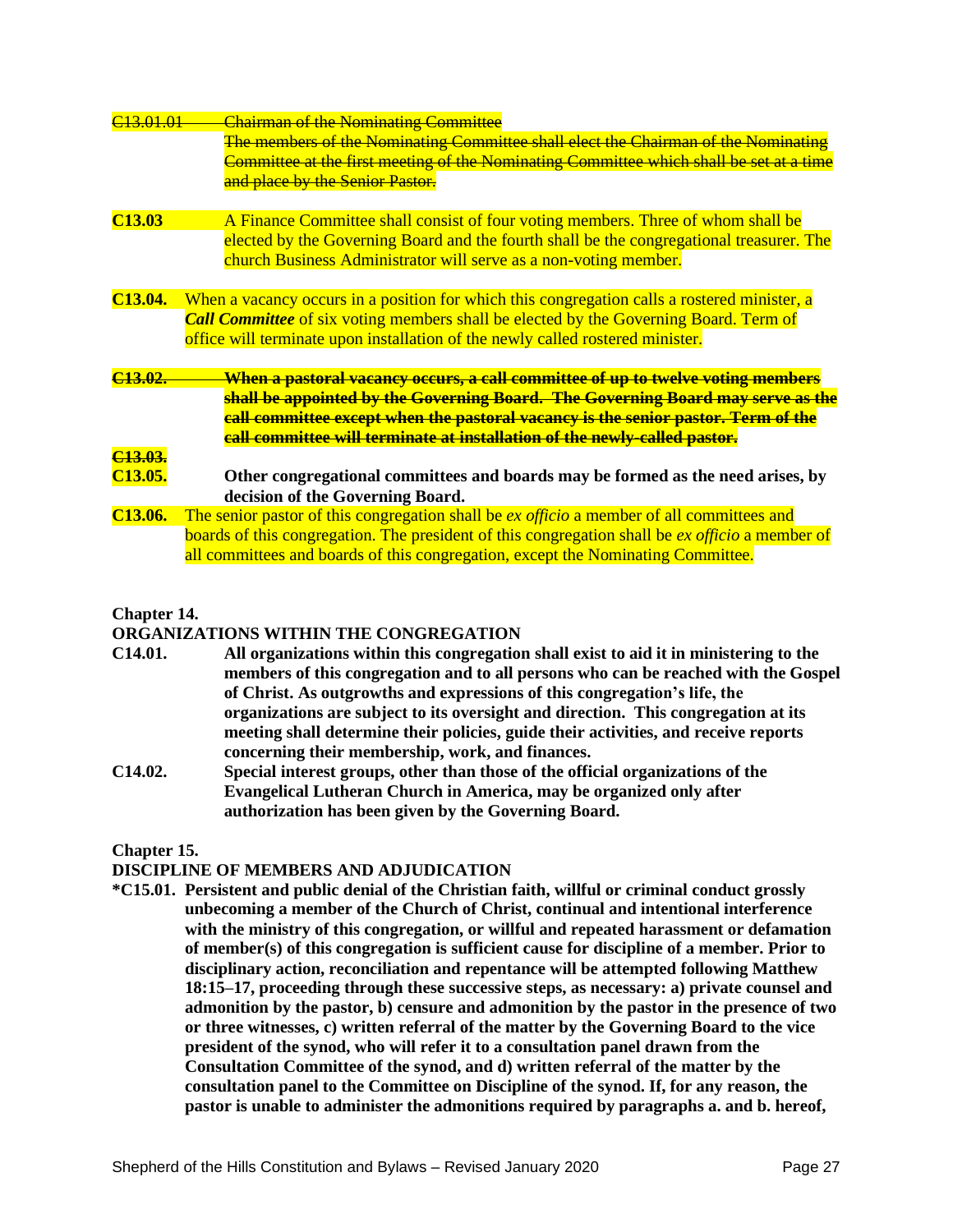**those steps may be performed by another pastor chosen by the Executive Committee of the Governing Board.**

- **\*C15.02. The process for discipline of a member of this congregation shall be governed as prescribed by the chapter on discipline in the** *Constitution, Bylaws, and Continuing Resolutions of the Evangelical Lutheran Church in America***. If the counseling, censure, and admonitions pursuant to \*C15.01. do not result in repentance and amendment of life, charges against the accused member(s) that are specific and in writing may be prepared by the Governing Board, signed, and submitted to the vice president of the synod. The vice president shall select from the synod's Consultation Committee a panel of five members (three laypersons and two ministers of Word and Sacrament). A copy of the written charges shall be provided to the consultation panel and the accused member(s). The consultation panel, after requesting a written reply to the charges from the accused member(s), shall consider the matter and seek a resolution by means of investigation, consultation, mediation, or whatever other means may seem appropriate. The panel's efforts to reach a mutually agreeable resolution shall continue for no more than 45 days after the matter is submitted to it.**
- **\*C15.03. If the consultation panel fails to resolve the matter, that panel shall refer the case in writing, including the written charges and the accused member's reply, to the Committee on Discipline of the synod for a hearing. A copy of the panel's written referral shall be delivered to the vice president of the synod, the Governing Board, and the accused member(s) at the same time it is sent to the Committee on Discipline of the synod. The Executive Committee of the Synod Council shall then select six members from the Committee on Discipline to decide the case and shall appoint a member of the Synod Council to preside as nonvoting chair. Those six members, plus the nonvoting chair, comprise the discipline hearing panel for deciding the case. The Governing Board and the accused member(s) are the parties to the case.**
- **\*C15.04. The discipline hearing panel shall commence and conduct the disciplinary hearing in accordance with the provisions governing discipline of congregation members prescribed in the** *Constitution, Bylaws, and Continuing Resolutions of the Evangelical Lutheran Church in America.*
- **\*C15.05. By the vote of at least two-thirds of the members of the discipline hearing panel who are present and voting, one of the following disciplinary sanctions can be imposed:**
	- **a. suspension from the privileges of congregation membership for a designated period of time;**
	- **b. suspension from the privileges of congregation membership until the pastor and Governing Board receive evidence, satisfactory to them, of repentance and amendment of life;**
	- **c. termination of membership in this congregation; or**
	- **d. termination of membership in this congregation and exclusion from the church property and from all congregation activities.**
- **\*C15.06. The written decision of the discipline hearing panel shall be sent to the vice president of the synod, the accused member(s), and the Governing Board as required by the**  *Constitution, Bylaws, and Continuing Resolutions of the Evangelical Lutheran Church in America***. The decision of the discipline hearing panel shall be implemented by the Governing Board and recorded in the minutes of the next Board meeting.**
- **\*C15.07. No member of this congregation shall be subject to discipline a second time for offenses that a discipline hearing panel has heard previously and decided pursuant to this chapter.**
- **\*C15.10. Adjudication**
- **\*C15.11. When there is disagreement between or among factions within this congregation on a substantive issue which cannot be resolved by the parties, members of this congregation may petition the synod bishop for consultation after informing the president of this**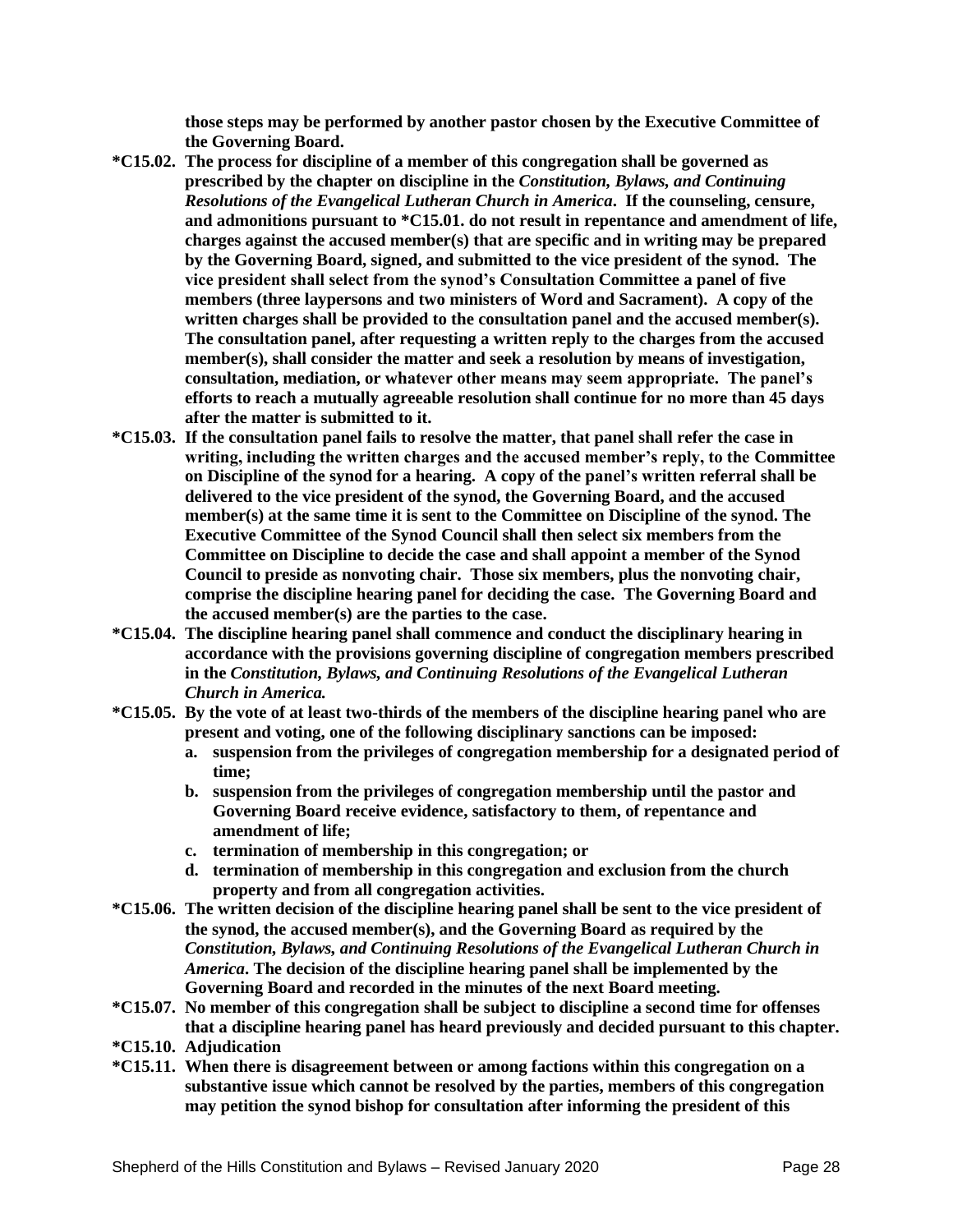**congregation of their intent to do so. The synod bishop shall seek a timely resolution of the dispute. If the issue relates directly to the pastor, the bishop may begin the process in †S14.18.d. In all other matters, if the bishop's consultation fails to resolve the issue, the bishop shall refer the matter to the Consultation Committee of the synod, which shall undertake efforts to find an appropriate solution. If the Consultation Committee's efforts fail to resolve the dispute, the entire matter shall be referred to the Synod Council for adjudication by whatever process the Council deems necessary. The Synod Council's decision shall be final.**

## **Chapter 16.**

# **AMENDMENTS**

- **\*C16.01. Unless provision \*C16.04. is applicable, those sections of this constitution that are not required, in accord with the** *Model Constitution for Congregations of the Evangelical Lutheran Church in America***, may be amended in the following manner. Amendments may be proposed by at least five (5) voting members or by the Governing Board. Proposals must be filed in writing with the Governing Board 60 days before formal consideration by this congregation at a regular or special Congregation Meeting called for that purpose. The Governing Board shall notify this congregation's members of the proposal together with the Board's recommendations at least 30 days in advance of the meeting. Notification may take place by mail or electronic means, as permitted by state law.**
- **\*C16.02. An amendment to this constitution, proposed under \*C16.01., shall:**
	- **a. be approved at any legally called meeting of this congregation by a majority vote of those voting members present and voting;**
	- **b. be ratified without change at the next regular meeting of this congregation held pursuant to C10.01 by a two-thirds vote of those voting members present and voting; and**
	- **c. have the effective date included in the resolution<sup>2</sup> and noted in the constitution.\*\*\***
- **\*C16.03. Any amendments to this constitution that result from the processes provided in \*C16.01. and \*C16.02. shall be sent by the secretary of this congregation to the synod. The synod shall notify this congregation of its decision to approve or disapprove the proposed changes; the changes shall go into effect upon notification that the synod has approved them.**
- **\*C16.04. This constitution may be amended to bring any section into conformity with a section or sections, either required or not required, of the** *Model Constitution for Congregations of the Evangelical Lutheran Church in America* **as most recently amended by the Churchwide Assembly. Such amendments may be approved by a majority vote of those voting members present and voting at any legally called meeting of this congregation without presentation at a prior meeting of this congregation, provided that the Governing Board has submitted by mail or electronic means, as permitted by state law, notice to this congregation of such an amendment or amendments, together with the Board's recommendations, at least 30 days prior to the meeting. Upon the request of at least two (2) voting members of this congregation, the Governing Board shall submit such notice. Following the adoption of an amendment, the secretary of this congregation shall submit a copy thereof to the synod. Such provisions shall become effective immediately following a vote of approval.**

# **Chapter 17.**

<sup>2</sup> *Such an effective date must be stated in relation to the requirements of \*C16.03. to allow time for synod review of the amendment.*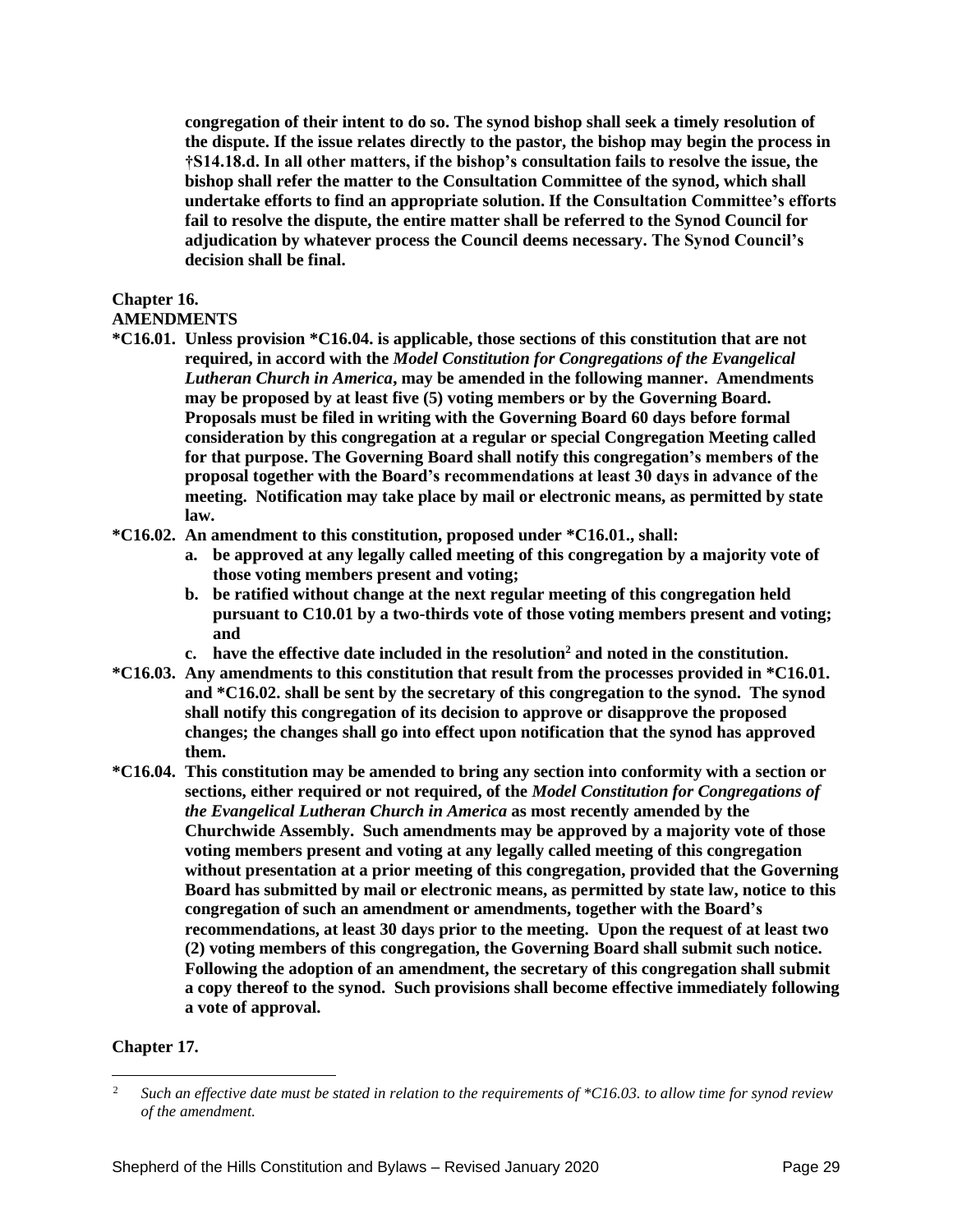## **BYLAWS**

- **\*C17.01. This congregation may adopt bylaws. No bylaw may conflict with this constitution.**
- **\*C17.02. Bylaws may be adopted or amended at any legally called meeting of this congregation with a quorum present by a two-thirds vote of those voting members present and voting.**
- **\*C17.03. Changes to the bylaws may be proposed by any voting member, provided that such additions or amendments be submitted in writing to the Governing Board at least 60 days before a regular or special Congregation Meeting called for that purpose. The Governing Board shall notify this congregation's members of the proposal with the Board's recommendations at least 30 days in advance of the Congregation Meeting. Notification may take place by mail or electronic means, as permitted by state law.**
- **\*C17.04. Adopted or amended bylaws shall be sent by the secretary of this congregation to the synod.**

### **Chapter 18.**

### **CONTINUING RESOLUTIONS**

- **\*C18.01. This congregation in a legally called meeting or the Governing Board may enact continuing resolutions. Such continuing resolutions may not conflict with the constitution or bylaws of this congregation.**
- **\*C18.02. Continuing resolutions shall be enacted or amended by a majority vote of a meeting of this congregation or a two-thirds vote of all voting members of the Governing Board.**
- **\*C18.03. Adopted or amended continuing resolutions shall be sent by the secretary of this congregation to the synod.**

#### **Chapter 19.**

#### **INDEMNIFICATION**

**\*C19.01. Consistent with the provisions of the laws under which this congregation is incorporated, this congregation may adopt provisions providing indemnification for each person who, by reason of the fact that such person is or was a Governing Board member, officer, employee, agent, or other member of any committee of this congregation, was or is threatened to be made a party to any threatened, pending, or completed civil, criminal, administrative, arbitration, or investigative proceeding.**

### **Chapter 20.**

### **PARISH AUTHORIZATION**

#### *[\* Required provisions when congregation is part of a parish]*

- **\*C20.01. This congregation may unite with one or more other congregations recognized by the synod named in \*C6.01. to form a parish. Except as provided in \*C20.02. and \*C20.03., a written agreement, developed in consultation with the synod and approved by the voting members of each congregation participating in the parish, shall specify the powers and responsibilities that have been delegated to the Parish Council. The Parish Agreement shall identify which congregation of the parish issues calls on behalf of the member congregations or shall establish a process for identifying which congregation issues calls on behalf of the member congregations.**
- **\*C20.02. One congregation of a parish shall issue a call on behalf of the member congregations to a minister of Word and Sacrament or a candidate for the roster of Ministers of Word and Sacrament who has been recommended by the synod bishop to serve the congregations of the parish. Such a call shall be approved prior to issuance by a two-thirds vote at a congregational meeting of each congregation forming the parish. If any congregation of the parish should fail to approve the call, the other congregations of the parish shall have the right to terminate the parish agreement.**